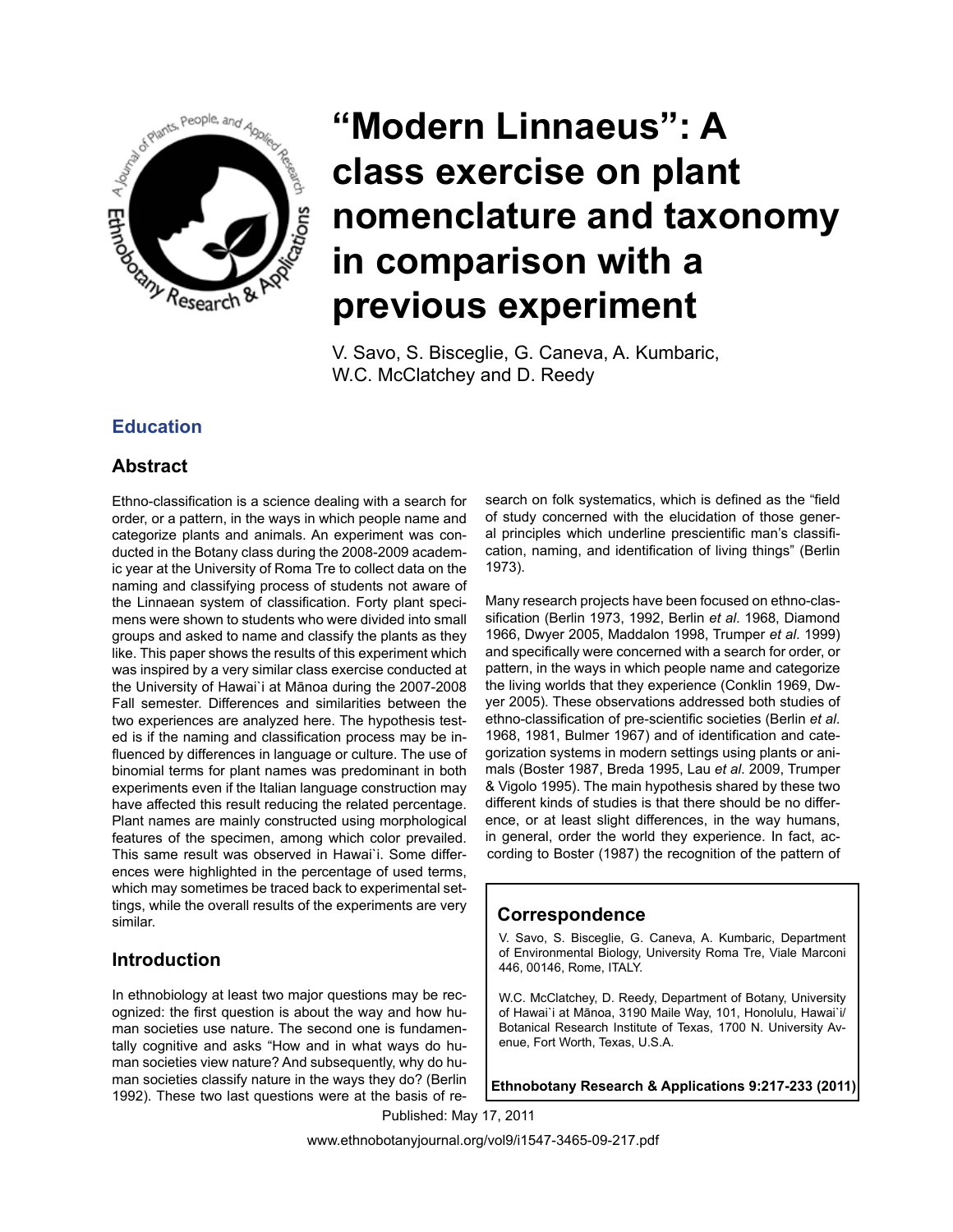resemblance between organisms does not seem to depend on formal training in taxonomy, intimate knowledge of the organisms, or possession of named categories for the specimens. Moreover, studies of the nature of folk biological nomenclature reveal that the naming of plants and animals in folk systematics is essentially identical in all languages and can be described by a small number of nomenclatural principles (Berlin 1973).

Languages have different structures as for example Italian is an inflexive language and English is an isolating language. However, it is possible to structure the same phrase in multiple ways within the same language [and the study that address this question deals with language use (Biber *et al*. 1998)]. This paper will analyze the use of language and the concepts that are beyond words. An analysis of language structure is beyond the scope of this paper, but we added the term class "composed terms" in order to solve problems of comparisons with agglutinative languages or other language structures.

Folk biological classification is based on recognition of natural discontinuities in the biological world that are considered to be similar or different because of gross, readily perceivable characteristics of form (Berlin 1973). Only rarely classification is based primarily on functional considerations of the organisms involved, such as for example, their cultural utility (Berlin 1973).

It has been observed that human groups order the diversity of plants and animals in their environments by grouping them into labeled categories of greater and lesser inclusiveness (Brown 1977). These categories are organized into a taxonomic hierarchy (Berlin *et al*. 1973, Kay 1971) that consists of a small number of folk biological ranks (Berlin 1978). The unique beginner is a distinctive category in that it has but one member, that being the taxon which includes all other taxa (e.g., plants). Members of the category life forms represent the broadest, most encompassing classification of organisms into groups that are apparently easily recognized on the basis of numerous gross morphological characters (Brown 1977). Taxa of this category are invariably few in number (Berlin 1973). The generic rank provides the core of the entire folk biological taxonomy (Berlin 1973). At this rank, plants appear perceptually most distinct to the human classifier. At subgeneric ranks, specific and varietal taxa appear to gain their distinctiveness in terms of cultural utility. Conversely, suprageneric categories are not always named (Berlin 1978).

These findings support the hypothesis by which the formal Linnaean taxonomy probably has codified a system of nomenclature present in the folk systematics of the earliest prescientific man (Raven *et al*. 1971). Moreover, it is worth noting that some authors (e.g., Boster 1987) have presented evidence of a collective understanding that is not limited to a particular collection of human beings. People

have come to share an understanding with others by directly observing the world rather than by learning from others. This is critical since an important function of any nomenclature system is to provide a universal way for users to communicate effectively about things. Likewise, people of the same cultural group need to adhere to a consistent naming system to prevent confusion within the group (Lau *et al*. 2009). Moreover, plants and animals have a physical nature but also an undeniable symbolic value for people and their use by humans is strictly related to culture, environment and historical periods (Breda 1995, Maddalon 1998). While this theory is interesting, evaluating it in the real world is challenging.

In order to test some of these theories, a simple class exercise involving a group of students of the first year of university (Botany Course, Biology Department at the University Roma Tre during the 2008/2009 academic year) was planned in order to explore their cognitive pattern in naming and categorizing some plant specimens. The idea for this experiment arises from an open invitation expressed in Lau *et al*. (2009) where a similar experiment was conducted at the University of Hawai`i at Mānoa that is analyzed below. The first aim of this experience was to increase the amount of data that could be useful to understand if a universal pattern in the naming and categorization of things may exist. The second aim of this exercise was to assess if there may be differences in this pattern that may be based on cultural or linguistic grounds.

#### **Methods**

During the Botany course of the academic year 2008- 2009 a class exercise on plant nomenclature and classification was set out in a standard classroom. Students participating at the experiment were in total 42 (29 female and 13 male). The majority of students was at his/her first year of university and they were mainly 19-20 years old. Students were attending their first botany class and they were not likely aware of the Linnean classification or of the scientific naming of plants. Students were asked to name and categorize 40 plant materials (see Appendix 1) avoiding the use of common plant names and, after that, to group these plants into up to six categories. Each participant was asked to give consent to be photographed during the experiment. The inspiration for this experiment comes from Lau *et al*. (2009), but it was not possible to re-create the same experimental conditions (lab environment) nor to find all of the same plant species that were used in the Hawai`i experiment. The list of plant species used in that experiment could be found in Lau *et al.*, 2009, which is an open access article available on the web. Plant materials were selected, as in Hawai`i, to include a broad range of texture, shapes and colors. We used plants with and without flowers, plants with thorns, plant materials with hairy leaves, with small, big or very colored flowers, aromatic plants, fruits or food plants. For the experiment, native, exotic, wild or cultivated plants were used,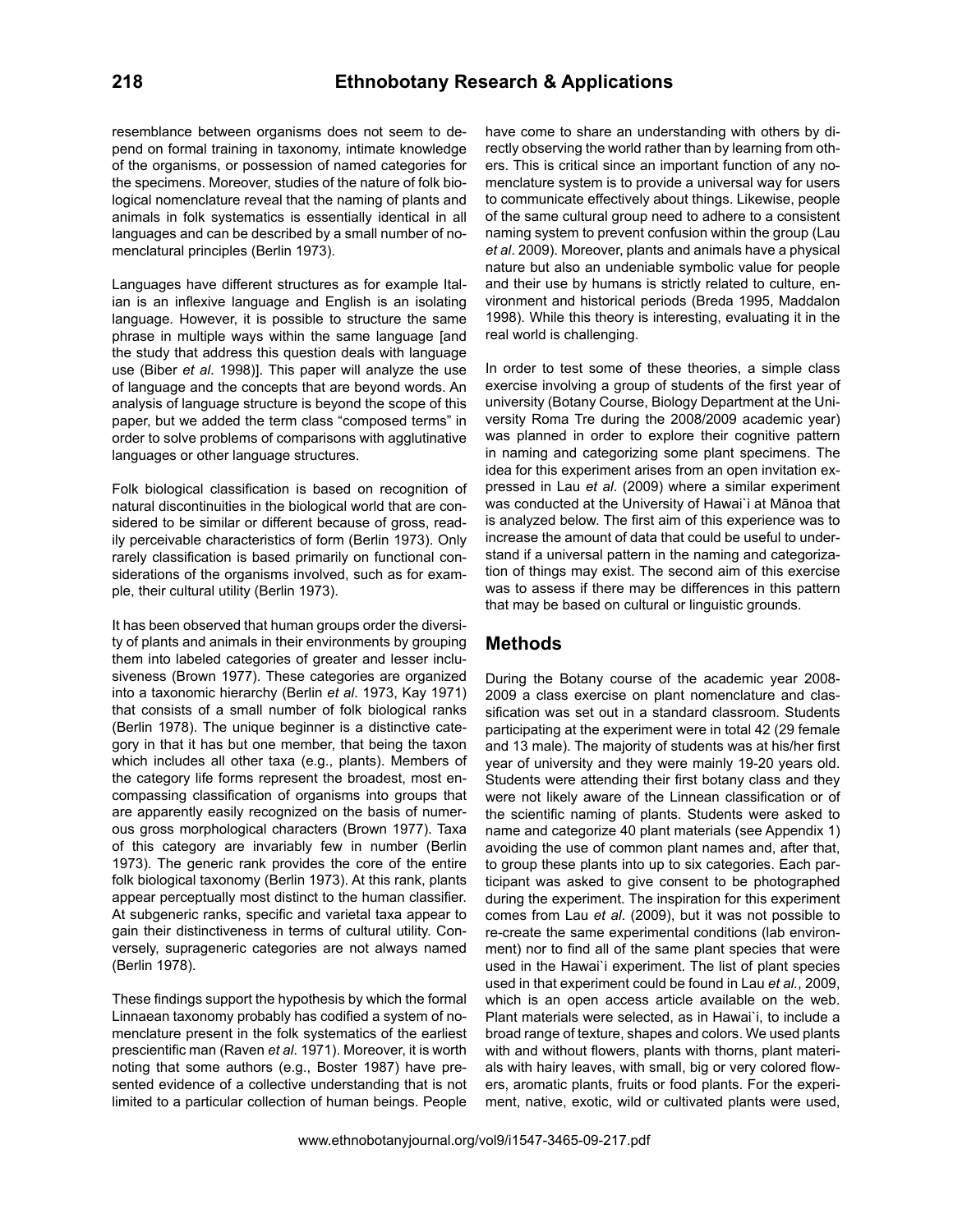**Savo** *et al***. - "Modern Linnaeus": A class exercise on plant nomenclature and 219 taxonomy in comparison with a previous experiment** 



**Figure 1**. Plant specimen (*Ornithogalum umbellatum* L.) in a jar used in a class exercise on plant nomenclature in Rome, Italy.

but these should be familiar to the students since they are common in urban parks or markets. Species used in both experiments were: *Solanum melongena* L., *Mentha* spp., *Solanum tuberosum* L., and *Brassica oleracea* L. (with different varieties). Plants were collected within a couple of hours before the experiment in the urban park "Villa Doria Pamphilj", in Rome, or bought in a supermarket near the University (as in the case of *S. tuberosum* and *S. melongena*). Specimens were mostly put in jars filled with water (Figure 1); only some plants and the fruits and tubers were simply put on the class desks to make them easier to handle. All of the plants were set randomly on the class desks in nine rows and each plant was given a number, written down on a piece of paper and displayed near the specimen. Students were free to start the naming process wherever they desired (this was decided in order to avoid lines at the first plants and to keep students more separated in order to avoid as much as possible a reciprocal influence in the naming process).

Plant species were identified following the "Flora d'Italia" (Pignatti 2003) and "The European Garden Flora (Walters *et al*. 1986-2000). Their scientific names were updated using "An Annotated Checklist of Italian Flora" (Conti *et al*. 2005) and "Integrazioni alla Checklist della flora vascolare italiana" (Conti *et al*. 2007) and then the Tropicos Database (Tropicos.org 2009). The names of plant species used in this experiment are listed in Appendix 1. Afterwards, plants were dried and made into herbarium specimens and deposited at the Herbarium of the University Roma Tre (URT) (Holmgren & Holmgren 1998).

A stack of colored paper was given to each group of students with directions to use these to write down the number assigned to each plant and the name the group decided to give it. It was made clear that the point was not to test their ability to apply actual common or scientific names to the plants but to develop a meaningful system for naming the plants that they could use themselves (Lau *et al*. 2009). There were no figures on the walls or other visual stimuli around the class, allowing the students to focus on the experiment plants. The use of a simple classroom allowed us to eliminate external and environmental influences. The second phase of this experiment was the categorization of the named plants: after completing the naming procedure, each group was given paper

www.ethnobotanyjournal.org/vol9/i1547-3465-09-217.pdf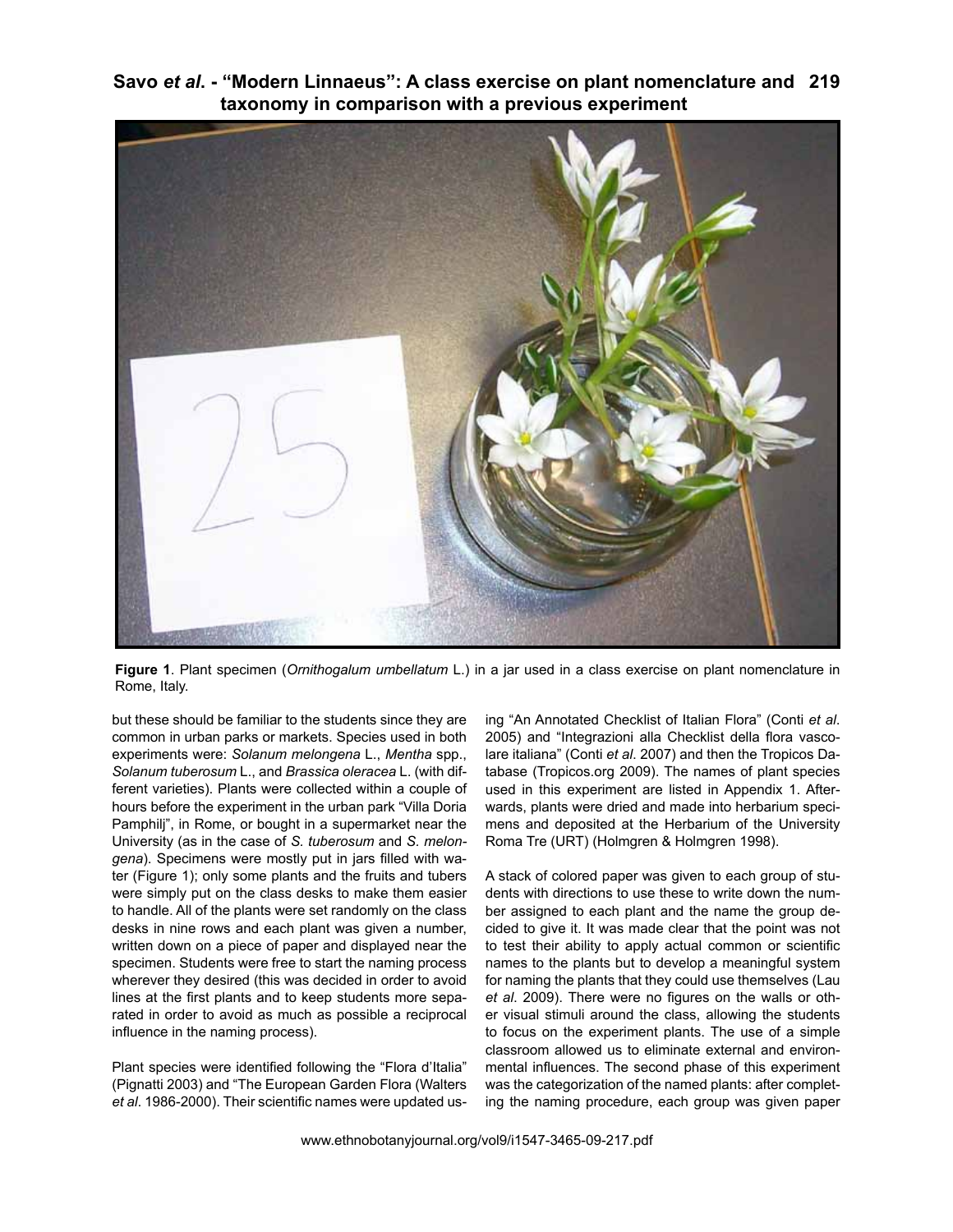#### **220 Ethnobotany Research & Applications**

to name the categories for their plants. They were asked to divide the plants into categories according to their personal classification systems and to assign a name to these categories. The responses were collected after students completed the exercise. Data were computerized in an Excel worksheet and analyzed. Plant and category names were analyzed using different dictionaries as the students used mainly Italian (Garzanti Linguistica online, Treccani Dizionario Enciclopedia online) but also Italian slang (Slangopedia, Italian Slang Dictionary online), Latin (Castiglioni & Mariotti 1996), ancient Greek (Rocci 2002) and English (Merriam-Webster Online Dictionary). Terms used both to name plants and categories were counted in order to determine if names were mainly monomial, binomial, etc. Afterwards, each term was assigned to a category of meaning (for the definition of these categories see Appendix 2). When a word could have more than one meaning, the first meaning given by the dictionary was preferred (as for example salmon, Animal/Color). In just a few cases we gave priority to a secondary meaning if it was plant-related. Even though it has been recognized that an "understanding of the structure of a particular semantic domain may be obscured if one focuses solely on lexically labeled units" (Berlin *et al*. 1968), we decided to make an analysis that is term-based and each word was considered separately. We used both a smaller group of term categories and the same term categories found in Lau *et al*. (2009): in the first analysis we re-grouped term categories in order to have two comparable sets of term categories. The smaller group of term categories includes categories of nouns that are referred to plants, animals and humans, events, places and uses of plants (objects, food, medicine). Thus these categories reflects a broad set of concepts that could be related to plants (e.g., place - place of gathering, event - flowering period or feasts, anima/human - similarity with other living beings, etc.). In the second case (same categories as in Lau *et al*. 2009), however, we had to add four new categories (Composed terms, Objects, Numbers, Pronouns Preposition and Adverbs) for plant names and plant category names as some terms used during our experiment did not fit into the categories used in Lau *et al.* (2009). In order to better explain our proce-

dure we provide some examples below:

- **Formica acquatica** (acquatic ant) = animal + adjective;
- **Acquatica** (aquatic) = adjective related to location;
- **Milleaghi** (one thousand needles) = this is a composed term, since the correct form is **mille aghi**, so our classification was = composed term (number + tools and utensils);
- *• Cardium Pitagorae* (Latin) (**Cuore di Pitagora** in Italian) ("Pitagora's heart" in English) = animal human parts + names;

Piante che stimolano il tatto (plants that stimulate the sense of touch) = this sentence includes a verb, so it was considered a phrase, and so our subsequent classification was = phrase (plant types + verb + descriptive).

Comparing the names in Italian or Latin with their translations in English, is already evident that to formulate the same concept the structure of the sentence may be different.

Finally, terms in each category (adjectives, plant parts, etc.) were counted and data compared to the results obtained in Lau *et al*. (2009).

#### **Results**

The entire experiment lasted for two and a half hours to give all students the opportunity to study the plants and represent their different perceptions of organismic relationships in an explicit nomenclatural system (Boster 1987). Thus, all the groups (14) were able to complete the exercise (Figures 2, 3) leading to the collection of 560 plant names and to 85 plant categories (see supplementary Microsoft Excel spreadsheet, botany\_seque\_It\_2009. xls).

Table 1 reports the number of terms used for plant names and categories (counting or excluding the prepositions). We decided to make this distinction in order to maintain consistency within the comparison with the experiment done with English speakers. This is due to the structure of the Italian language. A translation of the same sentence (**unghie di gatto**, cat claws) is comprised of three words in Italian while in English this description is made up of two words. Making this distinction, there were up to 7 terms (or 5, excluding prepositions) for the names and up to 7 terms for categories (with or without preposition) (Table 1). Besides, in Lau *et al*. (2009) the number of terms used for plant and category names ranged from 1 to 12 and 1 to 5

| <b>Number</b>  | <b>Names</b>           |                     | <b>Categories</b>      |                     |  |
|----------------|------------------------|---------------------|------------------------|---------------------|--|
| of terms       | without<br>preposition | with<br>preposition | without<br>preposition | with<br>preposition |  |
|                | 39.3%                  | 39.3%               | 56.3%                  | 56.3%               |  |
| $\overline{2}$ | 49.6%                  | 40.0%               | 24.6%                  | 21.6%               |  |
| 3              | 7.9%                   | 14.8%               | 7.7%                   | 7.5%                |  |
| 4              | 2.5%                   | 4.8%                | 2.3%                   | 5.5%                |  |
| 5              | 0.7%                   | 0.5%                | 5.7%                   | 5.7%                |  |
| 6              | 0.0%                   | 0.4%                | 1.3%                   | 1.3%                |  |
| 7              | 0.0%                   | 0.2%                | 2.1%                   | 2.1%                |  |

**Table 1**. Number of terms used for naming and categorizing plants by students in a class exercise on plant nomenclature in Rome, Italy.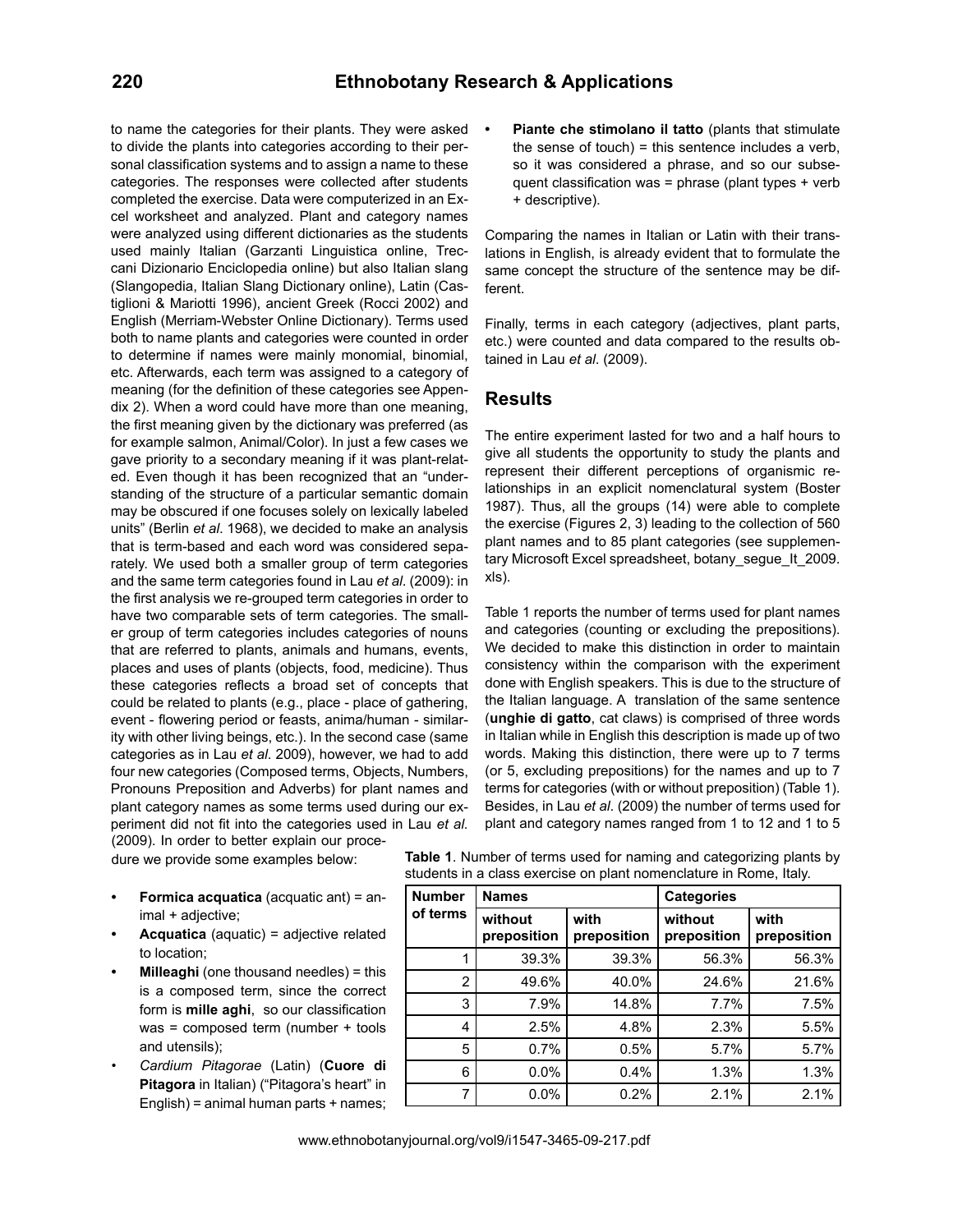**Savo** *et al***. - "Modern Linnaeus": A class exercise on plant nomenclature and 221 taxonomy in comparison with a previous experiment** 



**Figure 2**. A group of students observing and naming a plant specimen in a class exercise on plant nomenclature in Rome, Italy.

respectively. The comparison between these sets of data is reported in Table 2.

**Table 2**. Number of terms used for naming and categorizing plants in comparing present research from Rome, Italy to Lau *et al*. (2009) from Hawai`i.

| <b>Number</b> | Names %              |                            | Categories%          |                            |  |
|---------------|----------------------|----------------------------|----------------------|----------------------------|--|
| of terms      | (Lau et<br>al. 2009) | <b>Present</b><br>research | (Lau et<br>al. 2009) | <b>Present</b><br>research |  |
| 1             | 24.8%                | 39.3%                      | 60.5%                | 56.3%                      |  |
| 2             | 51.6%                | 49.6%                      | 31.9%                | 24.6%                      |  |
| 3             | 15.8%                | 7.9%                       | 5.9%                 | 7.7%                       |  |
| 4             | 4.3%                 | 2.5%                       | 1.3%                 | 2.3%                       |  |
| 5             | 1.3%                 | 0.7%                       | 0.4%                 | 5.7%                       |  |
| 6             | 1.1%                 | $0.0\%$                    | $0.0\%$              | 1.3%                       |  |
| 7             | 0.5%                 | $0.0\%$                    | $0.0\%$              | 2.1%                       |  |
| 8             | 0.2%                 | $0.0\%$                    | $0.0\%$              | 0.0%                       |  |
| 9             | 0.2%                 | $0.0\%$                    | $0.0\%$              | 0.0%                       |  |
| 10            | 0.3%                 | $0.0\%$                    | $0.0\%$              | 0.0%                       |  |
| 11            | $0.0\%$              | $0.0\%$                    | $0.0\%$              | 0.0%                       |  |
| 12            | 0.1%                 | $0.0\%$                    | $0.0\%$              | $0.0\%$                    |  |

Plant names, if without prepositions, are mainly binomial (49.6%) followed by the monomial terms (39.3%). Only a small percentage of names contain three or more terms (11%). On the other hand, if prepositions are included in the count of terms, the result changes consistently: the binomial names (40%) are almost in the same percentage of monomial ones (39.3%) and the percentage of names with three terms is higher (14.8%). Besides, the category names are not as influenced by the presence of prepositions as the monomial form (56.3%) is in the prevailing one. The percentages of binomial terms in the category names are 21.6% with prepositions and 24.6% without, respectively. Category names with a higher number of terms are pretty common as some groups used a complex system of classification.

Data presented in this paper are more consistent<sup>1</sup> with data from Lau *et al.* (2009), if we consider in the comparison names and category names without prepositions. In this way, binomial terms are predominant for the plant names while monomial terms are predominant for the category names. This same result, at least for plant names, has been reported in other studies: In fact, it has been observed that linguistically, the structure of specific names in folk systematics is regularly binomial (Berlin 1973).

1. For plant names Mann-Whitney Test – U=56.

www.ethnobotanyjournal.org/vol9/i1547-3465-09-217.pdf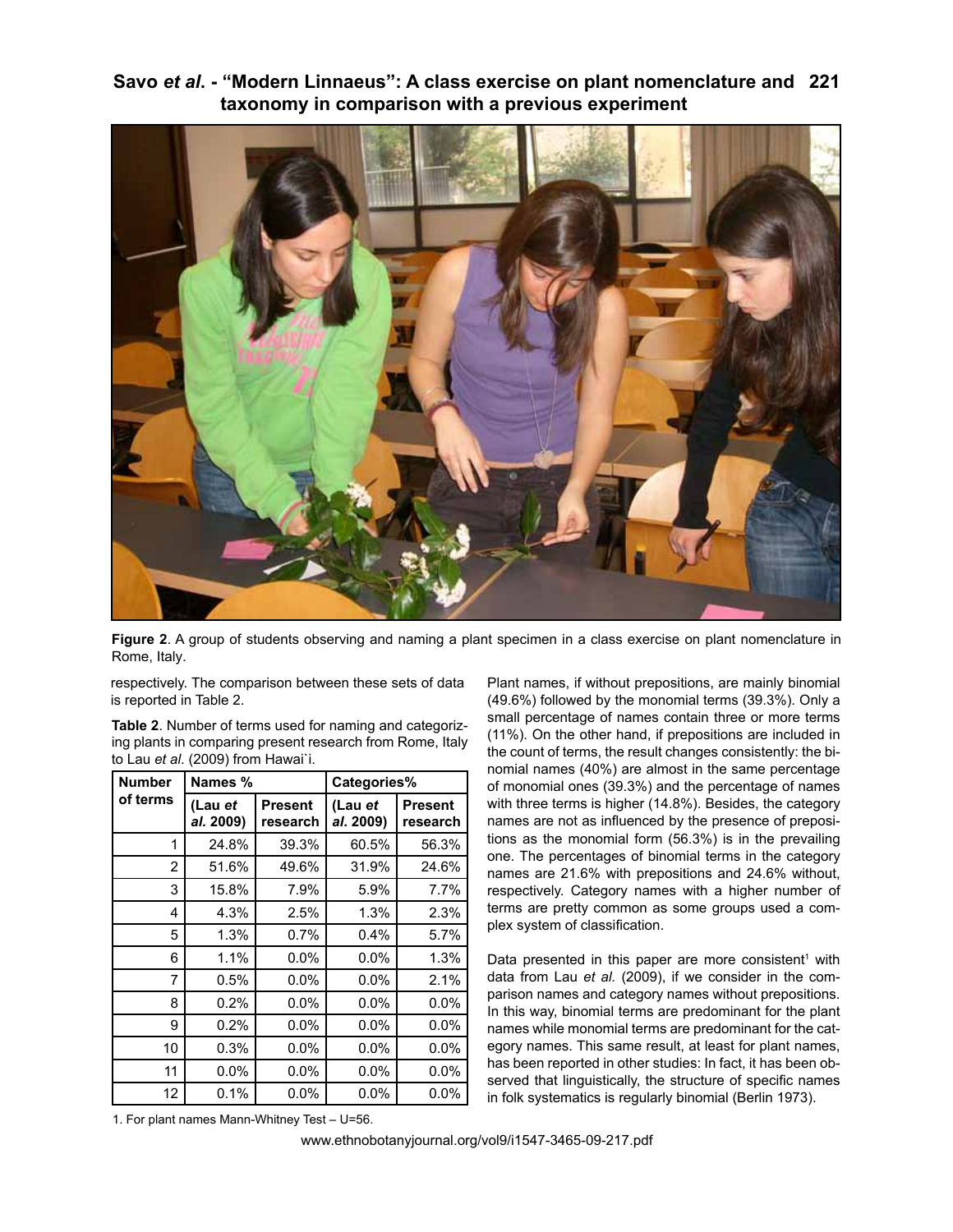

**Figure 3**. Students deciding the categories of plants in a class exercise on plant nomenclature in Rome, Italy.

The following step was to subdivide terms in different term type categories both considering pretty general term categories and the categories used in Lau *et al*. (2009), with the inclusion of four new term type categories (Composed terms, Objects, Numbers, Pronouns Preposition and Ad-

verbs). The analysis of the obtained percentages and their comparison with the above mentioned paper is shown in Table 3 regarding plant names and in Table 4 regarding the category names.

**Table 3**. The percentage of plant names for each specific term type category comparing the present research from Rome, Italy to Lau *et al*. (2009) from Hawai`i. N.A. indicates that no terms of that category were used.

| General term type category | <b>Present</b><br>research | Lau et al.<br>(2009) | Specific term type<br>category of plant names | <b>Present</b><br>research | Lau et al.<br>(2009)    |
|----------------------------|----------------------------|----------------------|-----------------------------------------------|----------------------------|-------------------------|
| Adjectives                 | 35.56%                     | 42.6%                | Adjectives                                    | 35.56%                     | 42.6%                   |
| Artificial objects         | 16.55%                     | 16.2%                | Objects                                       | 9.86%                      | $^{\prime\prime\prime}$ |
|                            |                            |                      | Tools and utensils                            | 3.39%                      | 7.1%                    |
|                            |                            |                      | Cosmetics and toiletries                      | 1.10%                      | 0.4%                    |
|                            |                            |                      | Constructions, inventions<br>and technologies | 1.00%                      | 1.6%                    |
|                            |                            |                      | Fabrics                                       | 0.60%                      | 2.3%                    |
|                            |                            |                      | Musical instruments                           | 0.30%                      | 1.3%                    |
|                            |                            |                      | Decorations                                   | 0.20%                      | 0.9%                    |
|                            |                            |                      | <b>Explosives</b>                             | 0.10%                      | 2.6%                    |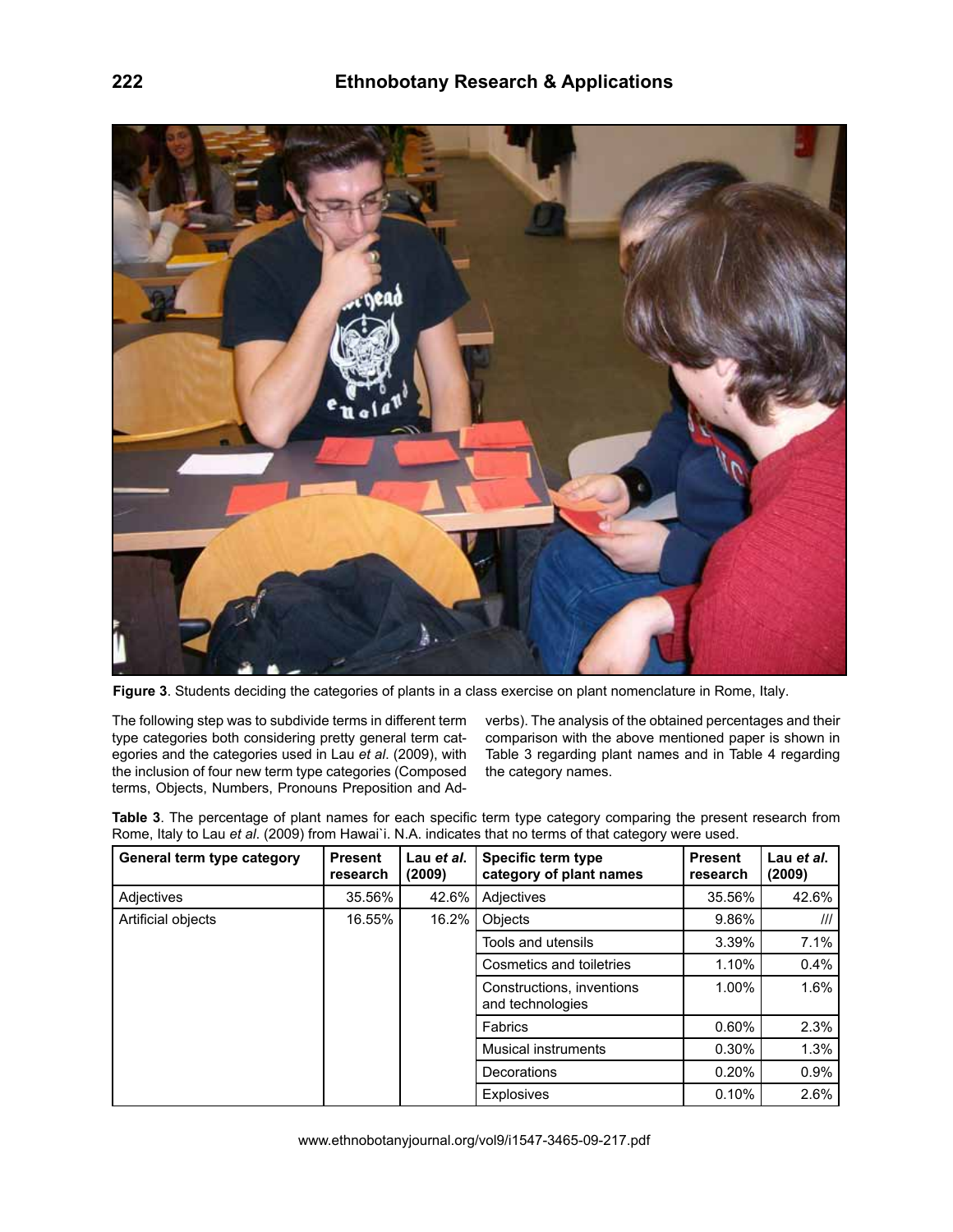| Savo et al. - "Modern Linnaeus": A class exercise on plant nomenclature and 223 |  |
|---------------------------------------------------------------------------------|--|
| taxonomy in comparison with a previous experiment                               |  |

| General term type category                           | <b>Present</b><br>research | Lau et al.<br>(2009) | Specific term type<br><b>Present</b><br>category of plant names<br>research |       | Lau et al.<br>(2009)            |
|------------------------------------------------------|----------------------------|----------------------|-----------------------------------------------------------------------------|-------|---------------------------------|
| Animal/human related terms                           | 11.76%                     | 26.3%                | Animal/human parts                                                          | 6.08% | 10.2%                           |
|                                                      |                            |                      | Animals                                                                     | 3.49% | 8.7%                            |
|                                                      |                            |                      | People                                                                      | 2.19% | 7.4%                            |
| Plant related terms                                  | 6.88%                      | 35.8%                | Plant parts                                                                 | 3.29% | 24.9%                           |
|                                                      |                            |                      | Plants                                                                      | 2.89% | 7.7%                            |
|                                                      |                            |                      | Plant types                                                                 | 0.70% | 3.2%                            |
| Terms related to                                     | 6.68%                      | 5.7%                 | Descriptives                                                                | 6.18% | 1.9%                            |
| abstract concepts                                    |                            |                      | Hairstyles                                                                  | 0.40% | 0.7%                            |
|                                                      |                            |                      | Art                                                                         | 0.10% | 0.1%                            |
|                                                      |                            |                      | Sports                                                                      | N.A.  | 1.7%                            |
|                                                      |                            |                      | Experiences                                                                 | N.A.  | 0.8%                            |
|                                                      |                            |                      | Vocations                                                                   | N.A.  | 0.3%                            |
|                                                      |                            |                      | Sounds                                                                      | N.A.  | 0.1%                            |
|                                                      |                            |                      | Military operations                                                         | N.A.  | 0.1%                            |
| Unknown                                              | 5.68%                      | 6.5%                 | Unknown                                                                     | 5.68% | 6.5%                            |
| Natural inanimate objects                            | 5.18%                      | 7.8%                 | Natural inanimate objects                                                   | 5.18% | 6.2%                            |
|                                                      |                            |                      | Excrement                                                                   | N.A.  | 1.6%                            |
| Composed terms                                       | 3.19%                      | III                  | Composed terms                                                              | 3.19% | $\frac{1}{2}$                   |
| Names                                                | 2.79%                      | 6.2%                 | Names                                                                       | 2.69% | 5.9%                            |
|                                                      |                            |                      | Song titles                                                                 | 0.10% | 0.1%                            |
|                                                      |                            |                      | Associations                                                                | N.A.  | 0.1%                            |
|                                                      |                            |                      | <b>Titles</b>                                                               | N.A.  | N.A.                            |
| Places                                               | 1.69%                      | 1.5%                 | Places                                                                      | 1.69% | 1.5%                            |
| Food, beverages<br>and food plants                   | 1.49%                      | 10.2%                | Food, beverages<br>and food plants                                          | 1.49% | 10.2%                           |
| Actions (verbs)                                      | 0.70%                      | 3.8%                 | Actions                                                                     | 0.70% | 3.8%                            |
| Pronouns, Interjections,<br>Prepositions and Adverbs | 0.70%                      | 0.4%                 | Pronouns, Preposition<br>and Adverbs                                        | 0.50% | $\ensuremath{/\! \! / \! \! /}$ |
|                                                      |                            |                      | Exclamations                                                                | 0.20% | 0.4%                            |
|                                                      |                            |                      | <b>Punctuation marks</b>                                                    | N.A.  | N.A.                            |
| <b>Numbers</b>                                       | 0.60%                      | III                  | Numbers                                                                     | 0.60% | III                             |
| Medicine and Medical<br>conditions                   | 0.40%                      | 1.3%                 | Medicine and Medical<br>conditions                                          | 0.40% | 1.3%                            |
| Events                                               | 0.20%                      | 1.7%                 | Events                                                                      | 0.20% | 1.7%                            |
| Microorganisms                                       | 0.10%                      | 0.1%                 | Microorganisms                                                              | 0.10% | 0.1%                            |
| Phrases                                              | N.A.                       | 4.0%                 | Phrases                                                                     | N.A.  | 4.0%                            |

It would have been interesting to analyze the etymology of some terms in more detail in order to detect if there could be closer or more symbolic connections with the plants. However, this kind of analysis is beyond the scope of this article and it is often impossible to provide linguistic and etymological analysis of the names assigned to living beings, a fact that should not be surprising since such names are generally quite ancient (Berlin 1973). As for example, among the plants chosen for this experiment, *Ocimum basilicum* L. has been known since ancient Roman and Greek times and etymologically its name means "scented plant of kings" (Paolucci 1926), but no names given here refer to this meaning.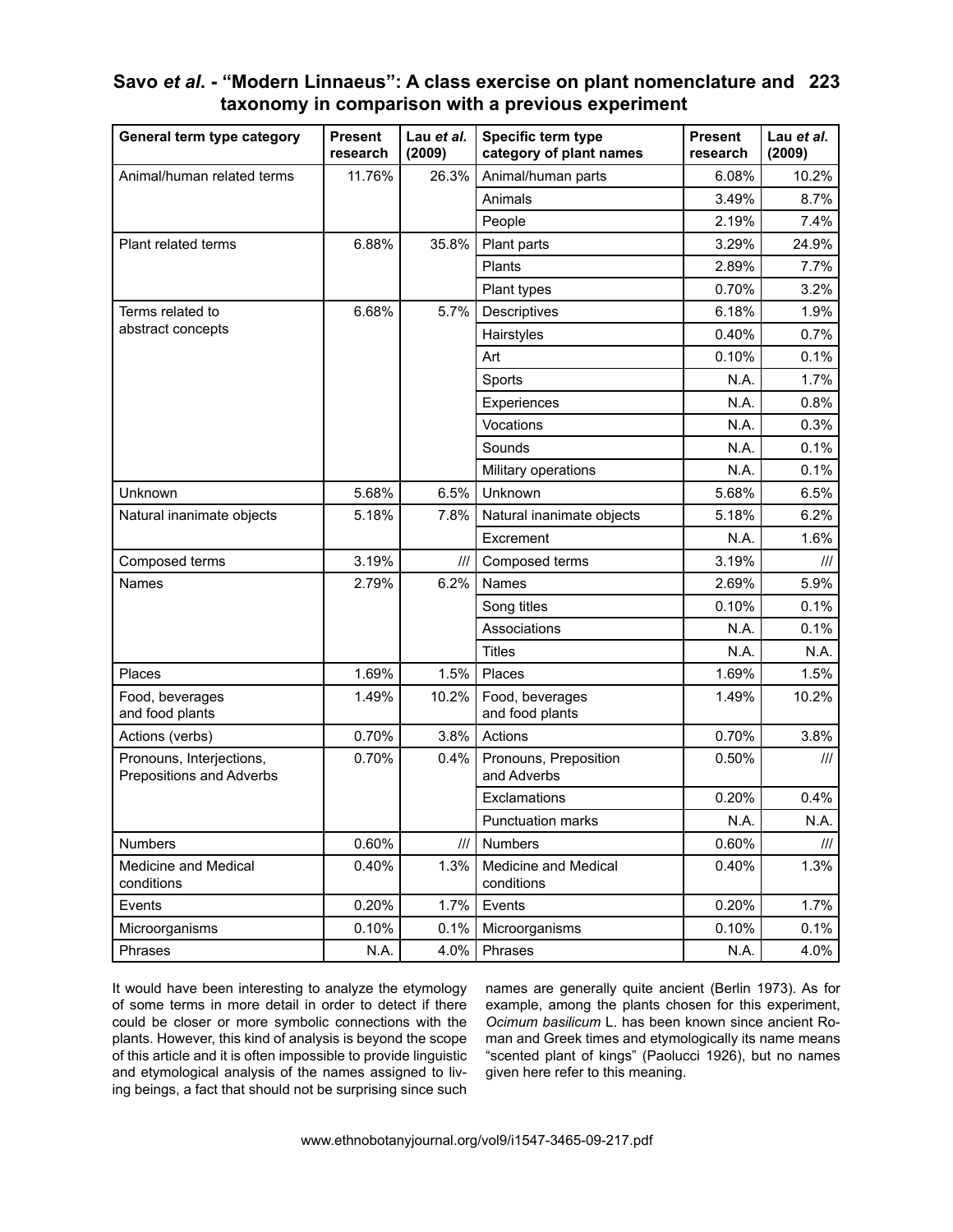# **224 Ethnobotany Research & Applications**

**Table 4**. The percentage of plant category names for each specific term type category comparing the present research from Rome, Italy to Lau *et al*. (2009) from Hawai`i. N.A. indicates that no terms of that category were used.

| General term type category         | <b>Present</b><br>research | Lau et<br>al. (2009) | Specific term type<br>category of plant names | Present<br>research | Lau et al.<br>(2009) |
|------------------------------------|----------------------------|----------------------|-----------------------------------------------|---------------------|----------------------|
| Adjectives                         | 45.8%                      | 41.8%                | Adjectives                                    | 45.8%               | 41.8%                |
| Plant related terms                | 18.2%                      | 36.1%                | Plant parts                                   | 12.0%               | 26.5%                |
|                                    |                            |                      | Plant types                                   | 5.6%                | 5.6%                 |
|                                    |                            |                      | Plants                                        | 0.6%                | 4.0%                 |
| Terms related to                   | 13.7%                      | 13.2%                | Descriptives                                  | 13.7%               | 12.4%                |
| abstract concepts                  |                            |                      | Sports                                        | N.A.                | 0.8%                 |
|                                    |                            |                      | Hairstyles                                    | N.A.                | N.A.                 |
|                                    |                            |                      | Art                                           | N.A.                | N.A.                 |
|                                    |                            |                      | Experiences                                   | N.A.                | N.A.                 |
|                                    |                            |                      | Vocations                                     | N.A.                | N.A.                 |
|                                    |                            |                      | Sound                                         | N.A.                | N.A.                 |
|                                    |                            |                      | Military operations                           | N.A.                | N.A.                 |
| Animal/human related terms         | 5.6%                       | 5.6%                 | Animal/human parts                            | 4.5%                | 1.6%                 |
|                                    |                            |                      | Animals                                       | 1.1%                | 3.2%                 |
|                                    |                            |                      | People                                        | N.A.                | 0.8%                 |
| Places                             | 3.8%                       | 1.2%                 | Places                                        | 3.8%                | 1.2%                 |
| Unknown                            | 3.2%                       | 8.0%                 | Unknown                                       | 3.2%                | 8.0%                 |
| Artificial objects                 | 2.7%                       | 2.8%                 | Objects                                       | 2.0%                | III                  |
|                                    |                            |                      | Tools and utensils                            | 0.7%                | 1.2%                 |
|                                    |                            |                      | Decorations                                   | N.A.                | 0.8%                 |
|                                    |                            |                      | <b>Musical instruments</b>                    | N.A.                | 0.4%                 |
|                                    |                            |                      | <b>Explosives</b>                             | N.A.                | 0.4%                 |
|                                    |                            |                      | Cosmetics and toiletries                      | N.A.                | N.A.                 |
|                                    |                            |                      | Constructions, inventions<br>and technologies | N.A.                | N.A.                 |
|                                    |                            |                      | Fabrics                                       | N.A.                | N.A.                 |
| Actions (verbs)                    | 2.5%                       | 2.4%                 | Actions (verbs)                               | 2.5%                | 2.4%                 |
| Phrases                            | 2.0%                       | 0.8%                 | Phrases                                       | 2.0%                | 0.8%                 |
| Natural inanimate objects          | 1.0%                       | 3.6%                 | Natural inanimate objects                     | 1.0%                | 2.8%                 |
|                                    |                            |                      | Excrement                                     | N.A.                | 0.8%                 |
| Pronouns, Interjections,           | 0.9%                       | 0.4%                 | Pronouns preposition or adverbs               | 0.9%                | Ш                    |
| Prepositions and Adverbs           |                            |                      | Punctuation marks                             | N.A.                | 0.4%                 |
|                                    |                            |                      | Exclamations                                  | N.A.                | N.A.                 |
| Food, beverages<br>and food plants | 0.6%                       | 2.0%                 | Food, beverages and food plants               | 0.6%                | 2.0%                 |
| Names                              | N.A.                       | 3.2%                 | Names                                         | N.A.                | 2.8%                 |
|                                    |                            |                      | <b>Titles</b>                                 | N.A.                | 0.4%                 |
|                                    |                            |                      | Song title                                    | N.A.                | N.A.                 |
|                                    |                            |                      | Associations                                  | N.A.                | N.A.                 |
| Events                             | N.A.                       | 0.8%                 | Events                                        | N.A.                | 0.8%                 |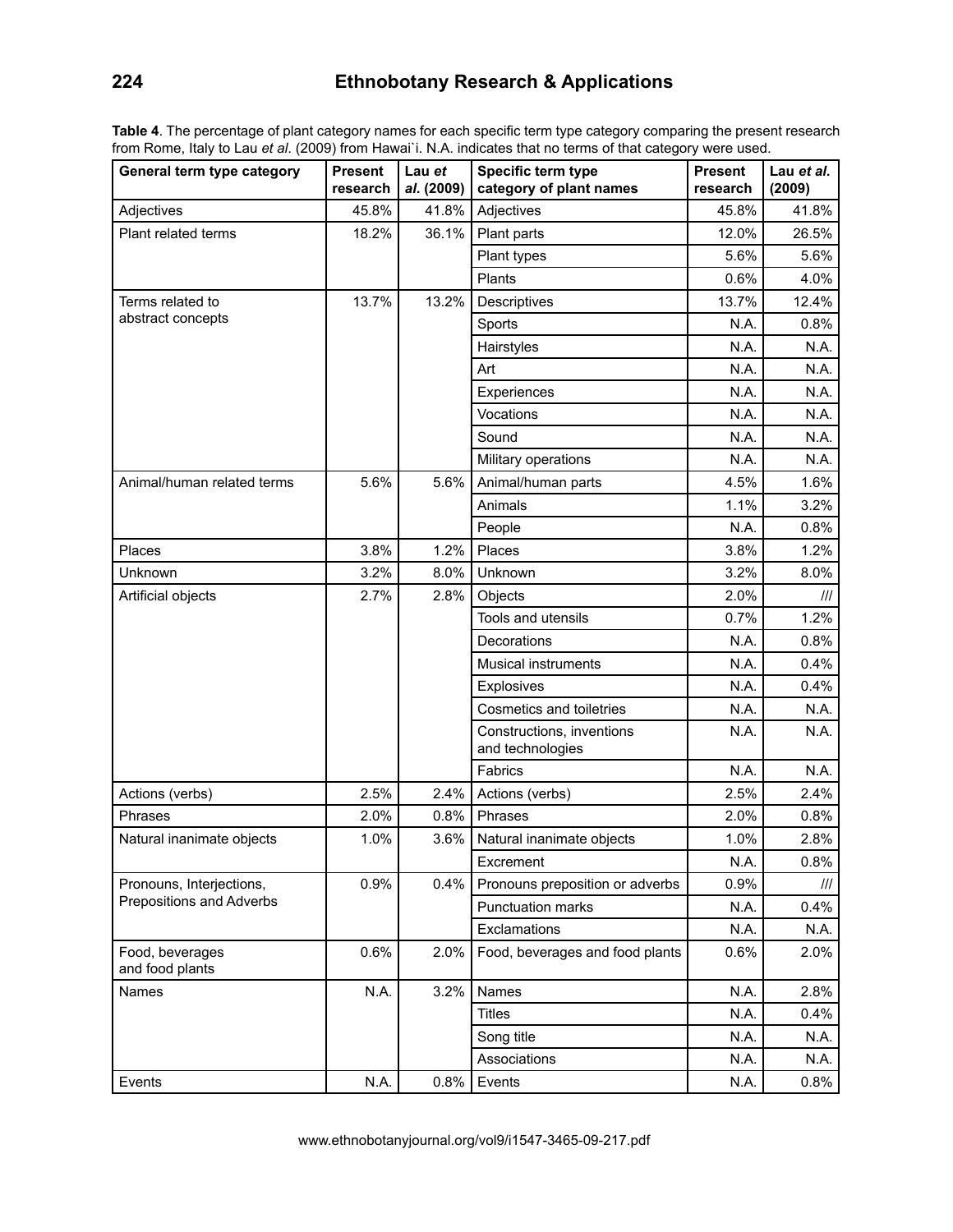| Savo et al. - "Modern Linnaeus": A class exercise on plant nomenclature and 225 |  |
|---------------------------------------------------------------------------------|--|
| taxonomy in comparison with a previous experiment                               |  |

| Medicine and Medical<br>conditions | N.A. | N.A. | Medicine and Medical conditions | N.A. | N.A. |
|------------------------------------|------|------|---------------------------------|------|------|
| Microorganisms                     | N.A. | N.A. | Microorganisms                  | N.A  | N.A. |
| <b>Numbers</b>                     | N.A. | ///  | Numbers                         | N.A  |      |
| Composed terms                     | N.A. |      | Composed terms                  | N.A  |      |

In regards to the plant names, in this experiment, as well as in Lau *et al.* (2009), adjectives were the most used term type (35.52%), while there are some differences between the two sets of experimental data considering other term categories. It has been observed that, often, names were composed of two parts, a noun and a descriptive (adjective or another noun) of some quality of the plant to which it refers. Terms related to plants were widely used in the Hawai`i experiment (35.8%) while this kind of term was used much less in Italy (6.88%). In our experiment a high percentage of terms were included in the "artificial objects" category as well as in Lau *et al.* (2009). This category was not considered in that paper, but we re-grouped some specific categories (referred to Tools and utensils, Cosmetics and toiletries, Constructions, inventions and technologies, Fabrics, Musical instruments, Decorations, Explosives) into a broader category of "artificial objects". In general, in regards to plant names, a great diversity of used terms has been outlined, rather than a general prevalence of one or few categories above the others (as it happened in the Hawai`i experiment).

On the other hand, in analyzing the plant category names it has been observed that adjectives prevail in both data sets (Table 4). As regards the "plant part" and the "plants" terms there is a divergence: in Hawai`i they were significantly more accustomed than in Italy to applying plant related terms. On the contrary, in Italy terms related to animals/humans were used much more often.

The majority of names were composed of a noun and an adjective: this same structure of plant names has been described within other research (Berlin 1978, Breda 1995, Hiepko 2006, Lau *et al*. 2009). Plant names of this experiment may be considered as specific names of plants *sensu* Berlin. Berlin (1973) pointed out that, formally, the specific name is modified by an adjective which usually designates some obvious morphological character of the plant class such as color, texture, size and location. Thus, the adjectives were analyzed and divided into categories of meaning, considering mainly these features (the categories are the same as Lau *et al*. (2009) (Table 5) with the addition of one category "Indefinable").

As regards the plant names the analysis of the adjectives which were used by students showed a prevalence of those related to the "color" feature. Even

though, the adjectives related to shape, texture and the physical condition were also in high percentage. In Lau *et al*. (2009) the color attribute was the most used as well, but it was more widely used (43.3%). In this last experience other features were significantly less important while in our experience the difference in percentage of the other adjective types was not so strong. We had to add an adjective type category, named "indefinable", as we were not able to include some adjectives in the categories found in Lau *et al*. (2009) as for example **forestiero**, foreign and **improbabile**, unlikely.

On the other hand, categories are mainly named and described by shape and secondly by size, color and texture features. Considering the adjectives used in the category names there are some differences between our experiment and the one carried out in Hawai`i: specifically, here the shape was retained as the most distinctive feature while in Lau *et al*. (2009) the "physical conditions" is the prevailing adjective type. Other adjectives were used almost in the same proportion excluding the category "feeling" that was rarely used in our experiment but not in the referring article. We had to add an adjective type category

**Table 5**. Adjective types in the names and categories and their relative frequency comparing the present research from Rome, Italy to Lau *et al*. (2009) from Hawai`i. N.A. indicates that no terms of that category were used.

| <b>Adjective</b>      | <b>Names</b>        |                      | <b>Categories</b>          |                      |  |
|-----------------------|---------------------|----------------------|----------------------------|----------------------|--|
| types                 | Present<br>research | Lau et<br>al. (2009) | <b>Present</b><br>research | Lau et<br>al. (2009) |  |
| Color                 | 18.8%               | 43.3%                | 16.7%                      | 11.3%                |  |
| Shape                 | 15.7%               | 6.7%                 | 29.2%                      | 6.6%                 |  |
| Texture               | 14.3%               | 16.3%                | 12.7%                      | 17.0%                |  |
| Physical<br>condition | 12.3%               | 5.7%                 | 2.7%                       | 30.2%                |  |
| Indefinable           | 11.2%               | IIIII                | 11.5%                      | 11111                |  |
| Feeling               | 6.4%                | 4.3%                 | 0.7%                       | 11.3%                |  |
| Quantity              | 4.8%                | 3.7%                 | 2.5%                       | 2.8%                 |  |
| Location              | 4.5%                | 0.2%                 | N.A.                       | 0.9%                 |  |
| Smell                 | 3.3%                | 1.5%                 | 3.9%                       | 0.9%                 |  |
| Pattern               | 3.1%                | 3.5%                 | N.A.                       | 3.8%                 |  |
| Size                  | 3.1%                | 12.4%                | 18.1%                      | 14.2%                |  |
| Taste                 | 1.7%                | 2.0%                 | 2.0%                       | N.A.                 |  |
| Ethnicity             | 0.8%                | 0.6%                 | N.A.                       | $0.9\%$              |  |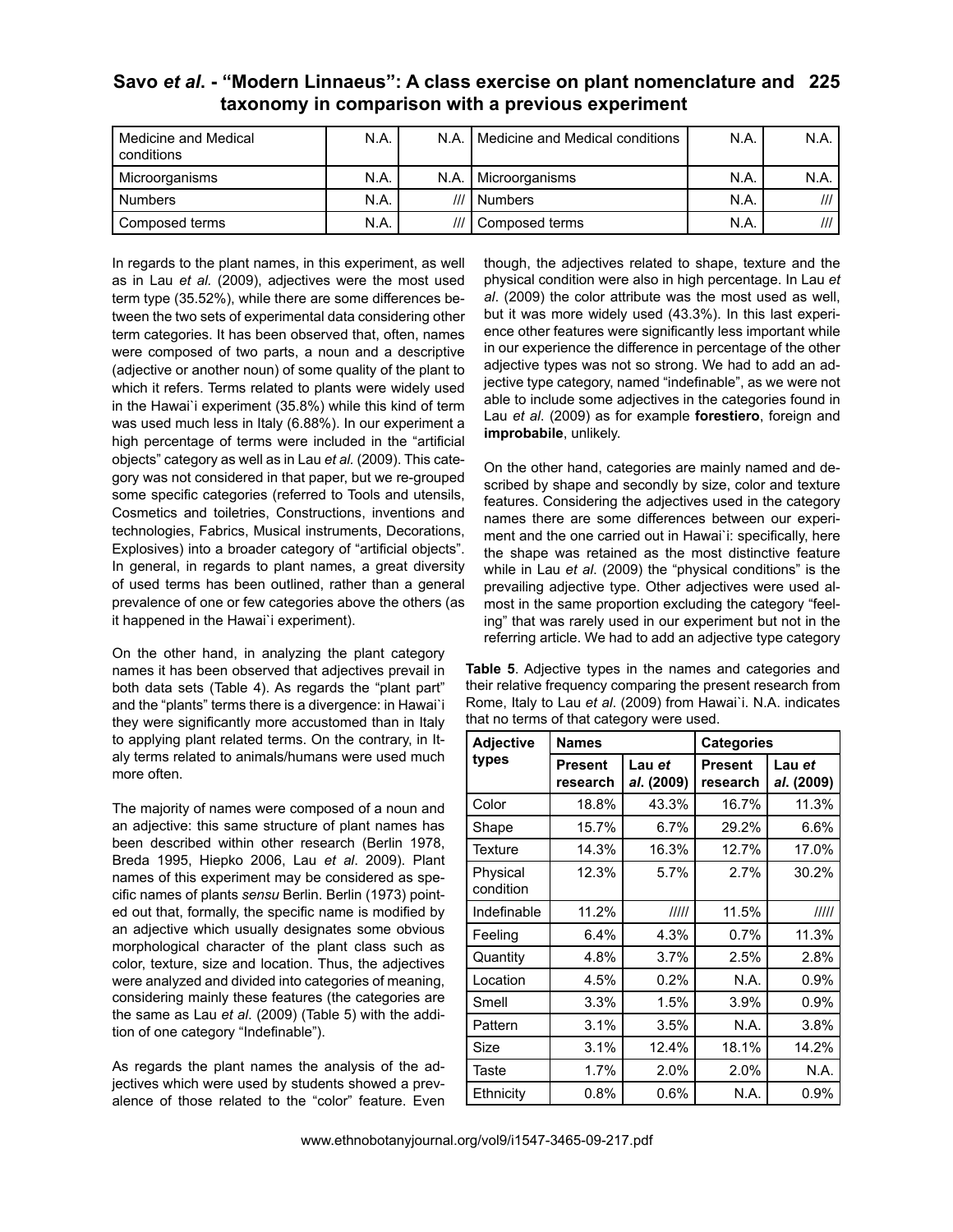also for the category name, also named "indefinable" (for example for **culinarie**, gastronomical, **Pitagoriane**, related to Pythagoras, **accorpate**, joined).

The plant type terms were not so much used in our experiment both for plant and for category names (Table 6). However, we did a detailed analysis for these kinds of terms to complete the comparison of data with Lau *et al*. (2009). Leaves and flowers were the most capturing features in both experiments (considering plant names and category names). Fruit term types were not used as much maybe because there was a difference in fruit presence in plant specimens in the two experiments.

Among the plant name terms used in this experiment one of the most used was **stella** (star) which was applied 14 times in composing terms, by almost all groups for the description of different plants but especially *Sherardia arvensis* L. and *Ornithogalum umbellatum* L. Another repeated term was **campanella** (four), little bell, and **campanellina** (four), very little bell, used for *Bellevalia romana* Rchb. Other repeated terms, excluding plant part terms and colors, are the word starting with the prefix **penta**- (ten) meaning five, **frusta** meaning whip (six), **girandola**, pinwheel (five), **farfalla**, butterfly (five), **spirale**, spiral (four), **luna**, moon (four), and **cervello**, brain (three).

Berlin (1978) found out that the basic principles of classification of biological diversity appear to arise directly out of the recognition by man of groupings of plants and animals formed on the basis of visible similarities and differences as can be inferred from gross features of morphology and behavior. The students of the groups often used similar categories, or at least identified as discriminating similar features, and in particular shape, color and texture. In this

| Table 6. Plant part types in the names and categories and |
|-----------------------------------------------------------|
| their relative frequency comparing the present research   |
| from Rome, Italy to Lau et al. (2009) from Hawai`i.       |

| <b>Plant</b>  | <b>Names</b>               |                      | <b>Categories</b>   |                      |  |
|---------------|----------------------------|----------------------|---------------------|----------------------|--|
| part          | <b>Present</b><br>research | Lau et al.<br>(2009) | Present<br>research | Lau et al.<br>(2009) |  |
| Leaf          | 20.6%                      | 33.1%                | 57.9%               | 34.8%                |  |
| Flower        | 20.6%                      | 31.1%                | 38.3%               | 28.8%                |  |
| Stem          | 14.7%                      | 6.0%                 | 3.7%                | 4.5%                 |  |
| Thorn         | 11.8%                      | 1.7%                 | N.A.                | 1.5%                 |  |
| Fruit         | 8.8%                       | 19.9%                | N.A.                | 24.2%                |  |
| Bark          | 8.8%                       | 0.3%                 | N.A.                | N.A.                 |  |
| Root          | 5.9%                       | 1.3%                 | N.A.                | 3.0%                 |  |
| <b>Branch</b> | 2.9%                       | 3.6%                 | N.A.                | 3.0%                 |  |
| Seed          | 2.9%                       | 2.3%                 | N.A.                | N.A.                 |  |
| Bud           | 2.9%                       | 0.7%                 | N.A.                | N.A.                 |  |

experiment the location or habitat of the plants were rarely mentioned as plants were recognized in an indoor setting.

Some plants (*S. tuberosum* and *B. oleracea* var. *gongylodes* L.) were included by all of the students within the same plant category, while *S. melongena* was differentiated by the above mentioned plants only by a single group. Two other plants (*Mentha suaveolens* Ehrh. and *O. basilicum*) were classified within the same category by 12 out of 14 groups. No groups categorized all the Lamiaceae within the same category, while 10 groups categorized the two cabbages in the same category. Finally, in naming the cabbages, students used terms referring to the moon, the head and balls. It has been outlined that the objective pattern of similarity among organisms determines the basic structure of folk biological classifications and that alternative classifications are similar to the extent that the objective pattern is clear. Cultural transmission is apparently not a prerequisite to shared understanding (Boster 1987).

It has been observed that life-form terms seem to be implicational universals (when the occurrence of an item in languages implies the occurrence of another item or items but not *vice versa*) (Brown 1977). According to Brown (1977), there are generally five major life terms in languages (tree, herb, bush, grass, and vine) and they may also have a positive correlation with societal complexity and an association with the botanical species diversity. This correlation was also observed with the variety of colors used by a society (Brown 1977). In our case it is obviously not possible to analyze these correlations, but we tried to explore the occurrence of the life terms. We especially looked for life forms in the plant name list and in the category name list: the term **albero**/**alberi** (tree/trees) only occurs in the category names (twice, one category name) while the term **erba** (herb but also grass) does not occur in the plant name list nor in the category name list. The term **arbusto**/**arbusti** (bush/bushes) occurs only once in the plant name list. It is worth it to mention that herb and grass are expressed with the same term in Italian **erba**, but also weed may be expressed with the same term **erba** or with the term **erbaccia** (this last term was used once in the plant name list). However, Brown (1977) does not consider the term weed as a life term. It is interesting to note that the term **pianta**/**piante** (plant/plants) occurs once in the plant name list while it occurs 42 times (five category names) in the category name list.

This word, plant, which encompasses all botanical organisms, is considered as a "covert unique beginner" (Berlin *et al*. 1973, Brown 1974) in the sense that people can discriminate plants from animals but that does not mean that they make it taxonomically overt. However, the term plant is also commonly and widely used in a secondary sense to refer to all non-"tree" plants (Brown 1977, Buck 1949, Maddalon 1995). In Italian dialects, indeed, it usually refers to trees in contraposition of herbs as it denomi-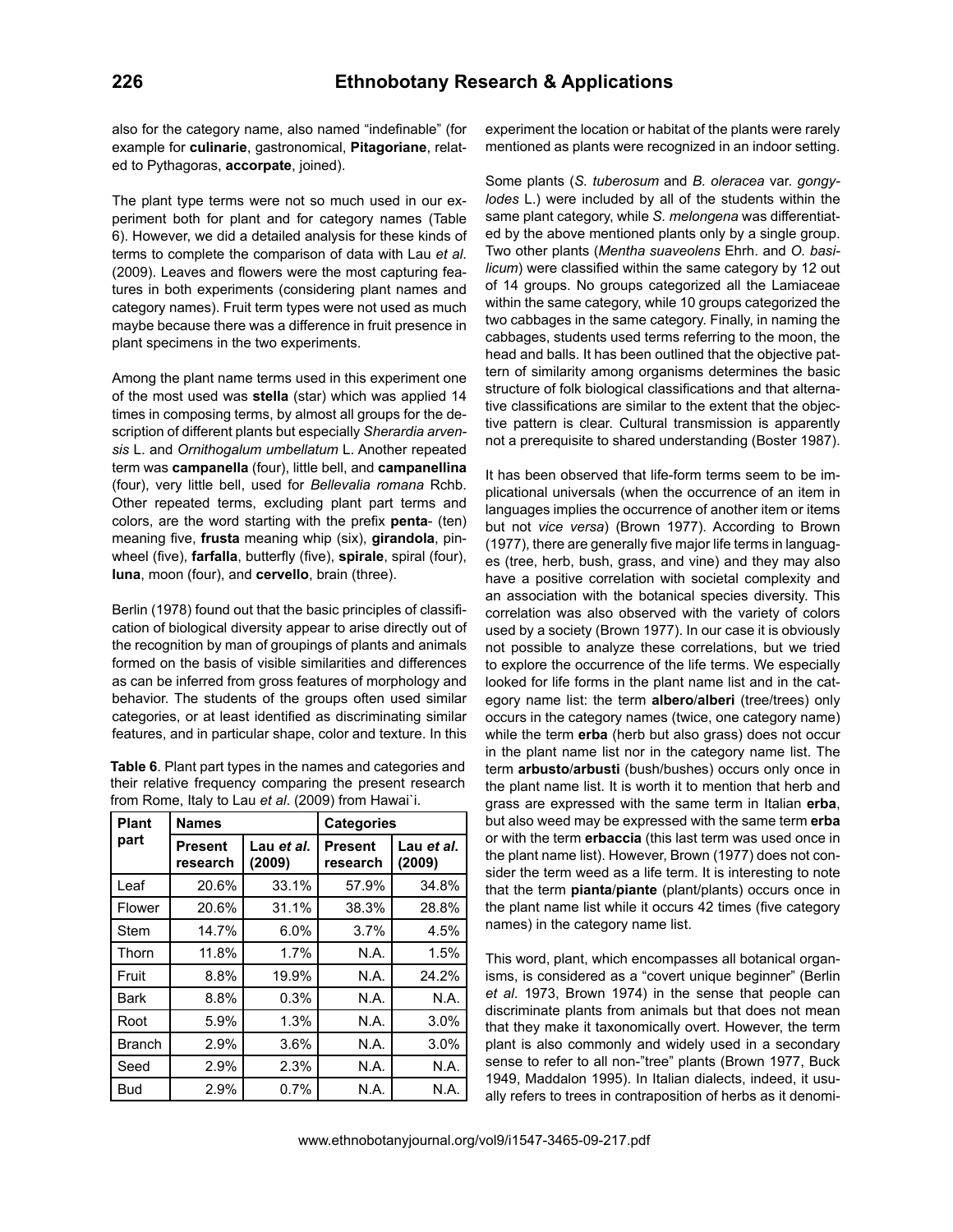#### **Savo** *et al***. - "Modern Linnaeus": A class exercise on plant nomenclature and 227 taxonomy in comparison with a previous experiment**

nates a species with a distinct aerial stem and it is related to the verb "to plant" in contraposition to the verb "to seed" (Breda 1995). According to Berlin (1972) people living in complex societies tend to be rarely involved with the natural world, hence their knowledge of ethnobiology is seldom highly developed or particularly detailed. So it is more common to use life-form names rather than proper botanical terms (Brown 1977).

### **Discussion**

This experiment allowed us to outline the different behavior and skills of students in an experiment which may be considered "unusual". Students were quite interested in this experiment and participated with great enthusiasm, staying after the end of the scheduled lecture to complete their tasks. Data collected gave us both quantitative and qualitative information on the nomenclature system of these "modern Linnaeus." A first interesting result concerns the structure of names and categories of plants: in fact, plant names are generally binomial, while category names are mainly monomial. This result is basically similar to the findings expressed in Lau *et al*. (2009). However, the comparison with that article was mainly related to the use of the same species and with the use of prepositions in Italian language. In fact, in English it is possible to express the same concept using two different constructions: Cat claws in fact may be also expressed as claws of cats while in Italian **unghie di gatto** may only be expressed with three terms. For this reason, terms were counted either considering or excluding prepositions, in order to keep data more comparable with those in English. Furthermore, it is worthwhile to mention that Hawai`i students preferred the binomial forms<sup>2</sup> instead of using forms made with three terms may be considered evidence that the use of the binomial form is considered somehow the best or simpler form for naming plants. Even though the plant species used in the two experiments were different (although similar in features), the results are however, quite similar. This finding (on the preference of binomial forms in plant names) seems to increase data that support the hypothesis that certain attitudes of people in naming plants may be general as it has also highlighted in other studies (Berlin 1973). Moreover, the binomial names were mainly composed by a noun and an adjective as in other studies (Berlin 1978, Breda 1995, Hiepko 2006, Lau *et al*. 2009).

Considering the category names, monomial terms were most common. This result may indicate that students looked for a dominant feature for describing the category of plants. Nevertheless, with regards to category names, a strong influence on results by the presence or absence of prepositions was not observed (especially in the binomial terms). On the other hand, the use of long sentences has been observed as two groups used a complex system of classification implied in the name (they used a descriptive name with differential features of the plants).

Regarding the qualitative analysis, the meaning of used terms was analyzed and they were further divided into general categories and into the categories as reported in Lau *et al*. (2009). In comparison with that experience, some categories were used in both experiments, while others were added as the meaning of some terms was not classifiable with one of those categories, while some categories considered in Lau *et al*. (2009) were not used at all in our experiment. However, with few exceptions, the order of preferred terms for naming plants and categories is the same.

It was observed that students mainly used a deductive taxonomy (Beaucage 1987, Breda 1995) instead of an inductive taxonomy. In other words, students generally were inclined to create a classification system based only on the features of the specimens used in the experiment: they rarely considered general or intrinsic features, but mainly considered features in a comparative way (big/ small, considering the pool of specimens). In a few cases, however, the diagnostic features may be considered as intrinsic of the plant (resemblance of well defined objects, plants). Moreover, students considered as distinctive features, different and not homogenous characteristics both because some features were comparative and because they may be referred to more than one characteristic of the plant (some groups considered shape, smell and use features for discriminating categories). The fact that they rarely used an inductive taxonomy may be due to the fact that they experienced differences of only forty plants, so they had no necessity for more complicated taxonomic systems.

In comparison with the experiment carried out in Hawai`i, we have outlined a decrease in percentage of terms related to plants or plant parts; this result may have different causes. First of all, students had no external visual stimulus (such as botany posters) that may evocate plants. Moreover, the specimens used in this experiment had to a lesser extent big flowers or plant parts with striking features.

Different groups of students often used similar categories, or at least identified as discriminating similar features: In fact, the recognition of the pattern of resemblance between organisms does not seem to depend on formal training in taxonomy, intimate knowledge of the organisms, or possession of named categories for the specimens (Boster 1987).

2. English has both choices because it is a language that is based on both French and German. Therefore, terms can be stated using Latin or Germanic constructions. Most students prefer binomials because they fit easier into the Germanic format and that is currently the dominat form of English. The Latin form of English is thought to sound "archaic" and students don't want to sound "old." However, if a student wants to sound like they are really well educated then they will use the Latin version.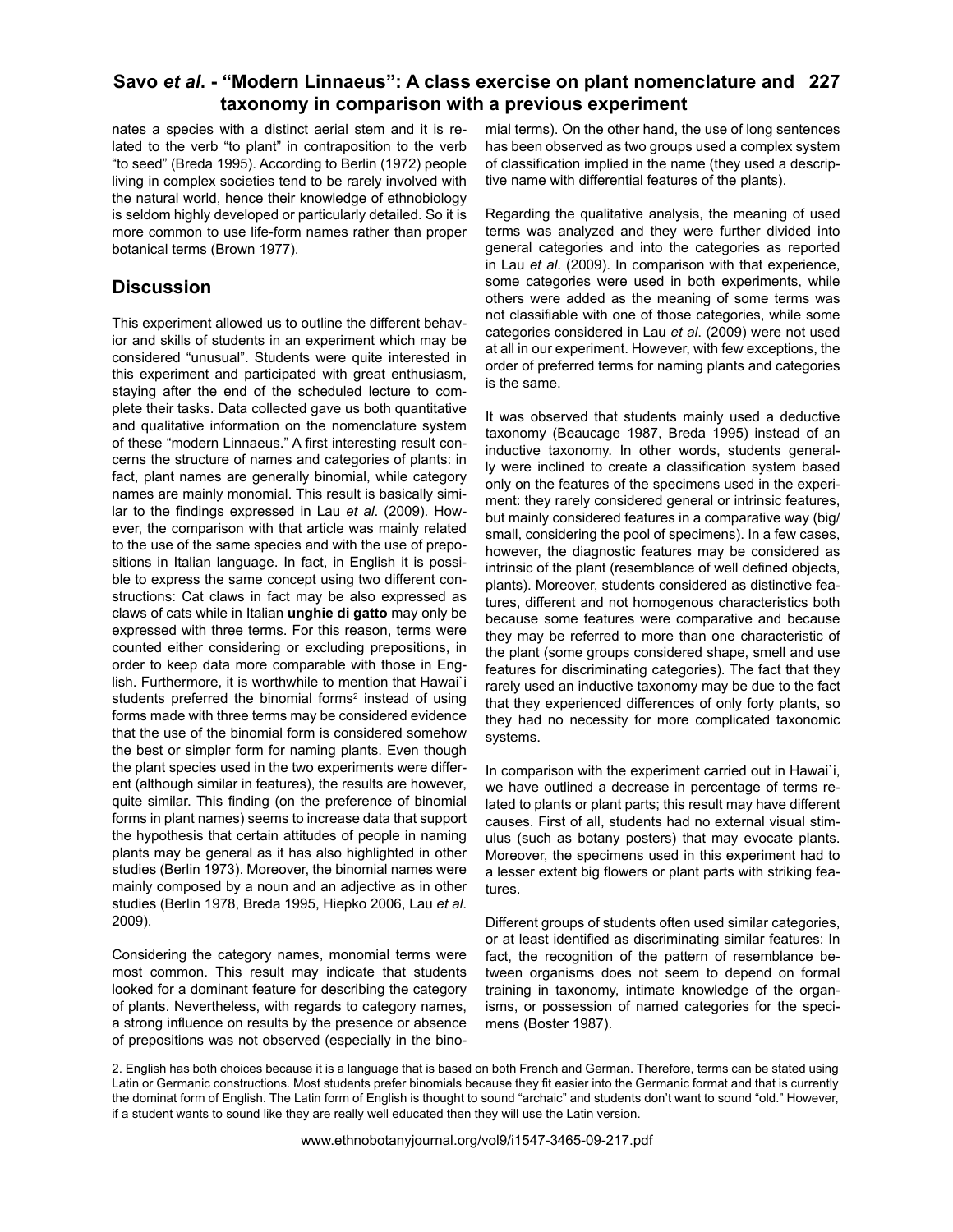Even though more data and studies are needed, the results of this experiment seem to support the basic finding of other studies on folk biological classification: humans universally perceive the natural order in a similar way (Berlin 1973, Berlin *et al*. 1973, Boster *et al*. 1986, Bulmer 1967, Diamond 1966, Hunn 1975).

### **Conclusions**

The major output of this experience was an increase of data related to studies on folk taxonomy. Moreover, this experience allowed us to compare the results of similar experiences in which students of different cultural backgrounds were involved. Differences may generally be attributed to the different linguistic construction of the Italian language even though the experimental settings may have generated other differences. Finally, it is worthwhile to mention that the Italian students used many different languages (Latin, ancient Greek, English and Italian slang). On the other hand, the common characteristics concern the prevailing use of a binomial term structure (noun + adjective) for the plant names. As regards the classification of plants, the category names were mainly binomial in both experiences, while the characteristics deemed most important by students in Italy were related to Shape in Italy and to Physical Conditions in Hawai`i (somehow related to the form *sensu latu*). Some of these common features were also highlighted in studies dealing with folk classification systems.

Finally, this work highlights some differences limiting the kinds of words used, not in regards to the most used categories of terms but in regards to the less used category of terms. In fact, many categories of terms which were used in Lau *et al*. (2009) were not used at all in Italy, since in the analysis of terms meaning we had to introduce some new categories for Italy.

The fact that many elements are common (use of binomial terms for plant names made of a noun and an adjective, use of monomial terms for plant category names, the prevailing of terms related to morphological features of the plant) even though the plants used are different, may be considered as support for the theory that certain patterns in the plant naming process are not related to specific characteristics of the plants or students but are general. It would be interesting to repeat the same experiment using both the same plants and different plants (as long as the variety in the features of the specimens is kept comparable) in other parts of the world in order to increase the amount of available data on the fascinating topic of folk nomenclature and taxonomy.

The authors would like to invite researchers from other countries to develop the same experiment into their botany classes. Data based on experiences with students with different cultural backgrounds and language features would increase the knowledge on human categorization processes.

#### **Acknowledgements**

We thank the Spring 2009 Botany class at the University Roma Tre for their participation in this project.

#### **Literature Cited**

Beaucage, P. 1987. Catégories pratiques et taxonomie: Notes sur les classifications et les pratiques botaniques des Nahuas (Sierra Norte de Puebla, Mexique). Recherches amèrindiennes au Quebec. *L'etniences, autres regards, autre mots* 17(4):17-34.

Berlin, B. 1972. Speculations on the growth of ethnobotanical nomenclature. *Language in Society* 1:51- 86.

Berlin, B. 1973. Folk systematics in relation to biological classification and nomenclature. *Annual Review of Ecology and Systematics* 4:259-271.

Berlin, B. 1978. Ethnobiological classification. Pp. 9-26 in *Cognition and Categorization*. Edited by E. Rosch & B.B. Lloyd. Lawrence Erlbaum Associates, Hillsdale, New Jersey.

Berlin, B. 1992. *Ethnobiological Classification. Principles of categorization of plants and animals in traditional societies*. Princeton University Press, Princeton, New Jersey.

Berlin, B., J. Boster & J.P. O'Neill. 1981. The perceptual bases of ethnobiological classification: Evidence from Aguaruna Jivaro ornithology. *Journal of Ethnobiology*  1(1):95-108.

Berlin, B., D.E. Breedlove & P.H. Raven. 1968. Covert categories and Folk taxonomies. *American Anthropologist* 70(2):290-299.

Berlin B., D.E. Breedlove & P.H. Raven. 1973. General principles of classification and nomenclature in folk biology. *American Anthropologist* 75:214-242.

Biber, D., S. Conrad & R. Reppen. 1998. *Corpus Linguistics. Investigating language structure and use*. University of Cambridge Press, Cambridge, U.K.

Boster, J. 1987. Agreement between biological classification system is not dependent on cultural transmission. *American Anthopologist* 89:914-919.

Boster, J., B. Berlin & J.P. O'Neil. 1986. The correspondence of Jivaroan to scientific ornitology. *American Anthropologist* 88(3):569-583.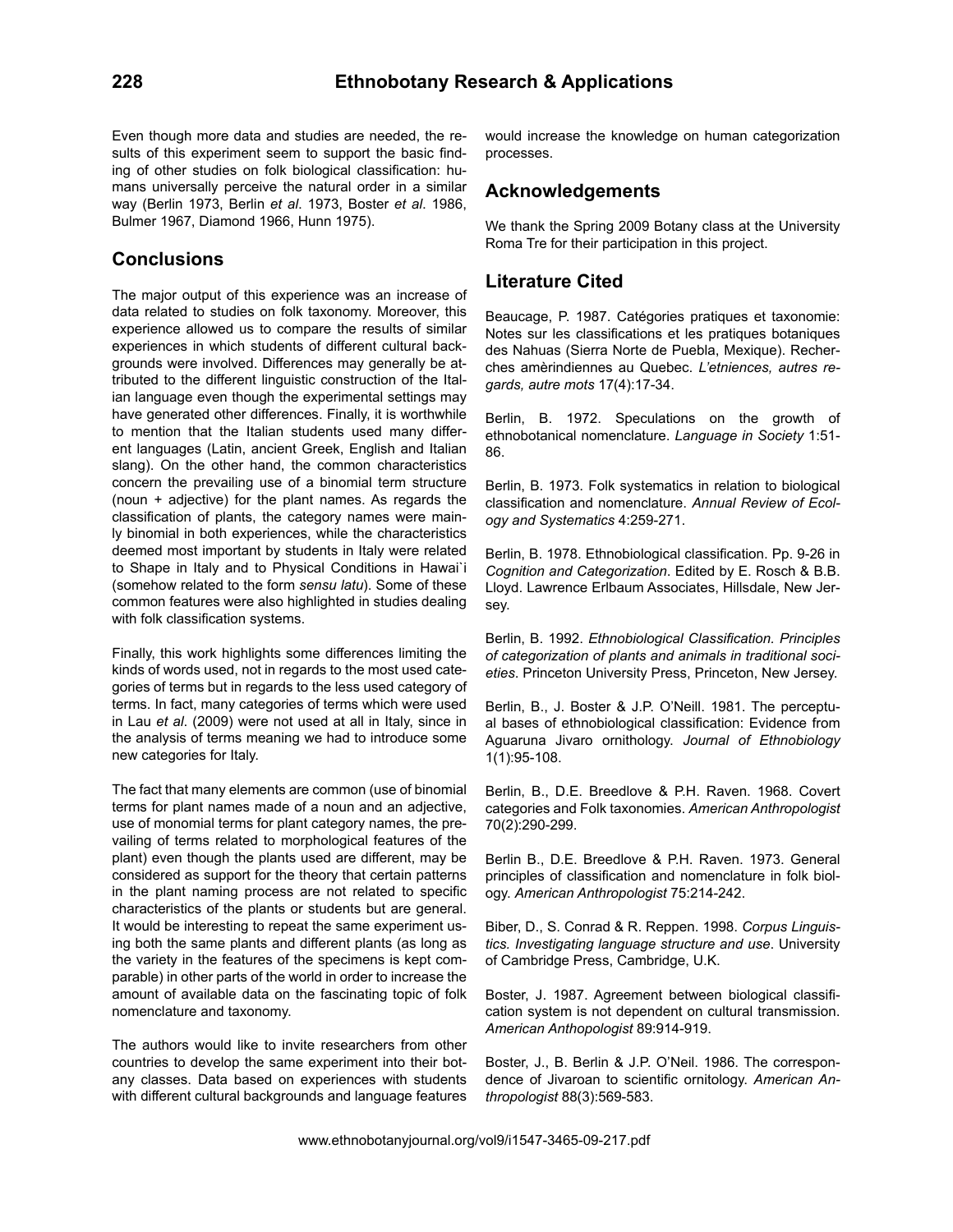#### **Savo** *et al***. - "Modern Linnaeus": A class exercise on plant nomenclature and 229 taxonomy in comparison with a previous experiment**

Breda, N. 1995. Tassonomie botaniche popolari nei palù del Quartier del Piave (TV). *Quaderni di Semantica* 16:159-168.

Brown, C.H. 1974. Unique beginners and covert categories in folk biological taxonomies. *American Anthropologist* 76(2):325-327.

Brown, C.H. 1977. Folk botanical life- forms: Their universality and growth. *American Anthropologist* 79(2): 317- 342.

Buck, C.D. 1949. *A Dictionary of Selected Synonyms in the Principal Indo-European Languages*. University of Chicago Press, Chicago, Illinois.

Bulmer, R. 1967. Why is the cassowary not a bird? A problem of zoological taxonomy among the karam of the New Guinea Highlands. *Man* 2(1):1-25.

Castiglioni, L. & S. Mariotti. 1996. *Vocabolario della lingua latina*. Third Edition. Loescher, Milan, Italy.

Conklin, H.C. 1969. Lexicographical treatment of folk taxonomies. Pp. 41-59 in *Cognitive Anthropology*. Edited by S.A. Tyler. Holt, Rinehart and Winston, New York.

Conti, F., G. Abbate, A. Alessandrini & C. Blasi. 2005. *An Annoted Checklist of Italian Flora*. Ministero dell'Ambiente e della Tutela del Territorio. Dip. di Biologia vegetale Università di Roma "La Sapienza". Fratelli Palombi Editore, Rome.

Conti, F., A. Alessandrini, G. Bacchetta, E. Banfi, G. Barberis, F. Bartolucci, L. Bernardo, S. Bonacquisti, D. Bouvet, M. Bovio, G. Brusa, E. Del Guacchio, B. Foggi, S. Frattini, G. Galasso, L. Gallo, C. Gangale, G. Gottschlich, P. Grunanger, L. Gubellini, G. Iiriti, D. Lucarini, D. Marchetti, B. Moraldo, L. Peruzzi, L. Poldini, F. Prosser, M. Raffaelli, A. Santangelo, E. Scassellati, S. Scortegagna, F. Selvi, A. Soldano, D. Tinti, D. Ubaldi, D. Uzunov & M. Vidali. 2007. Integrazioni alla checklist della flora vascolare italiana. *Natura Vicentina* 10:5-74.

Diamond, J.M. 1966. Zoological classification system of primitive people. *Science* 151:1102-1104.

Dwyer, P.D. 2005. Ethnoclassification, ethnoecology and the imagination. *Journal de la Société des Océanistes*  120-121(1/2):11-25.

Garzanti Linguistica online. http://garzantilinguistica.sapere.it.

Hiepko, P. 2006. Eipo plant nomenclature and classification compared with other folk taxonomic systems. *Willdenowia* 36:447-453.

Holmgren, P.K. & N.H. Holmgren. 1998 [continuously updated]. *Index Herbariorum: A global directory of public herbaria and associated staff*. New York Botanical Garden's Virtual Herbarium. http://sweetgum.nybg.org/ih/.

Hunn, E.S. 1975. A measure of the degree of correspondence of folk to scientific biological classification. *American Ethnologist* 2:309-327.

Kay, P. 1971. On taxonomy and semantic contrast. *Language* 47:866-887.

Lau, Y.H., W.C. McClatchey, D. Reedy, A.K. Chock, K.W. Bridges & Z. Ritchey. 2009. Are our students taxonomically challenged or not? *Ethnobotany Research & Applications* 7:29-37.

Maddalon, M. 1995. Biotassonomie e categorie cognitive. Proposte di analisi lessicale per il repertorio fitonomico. *Proceeding of the "XXI Convegno di Linguistica e Filologia Romanza"*. Palermo, Settembre 1995. Bruxelles.

Maddalon, M. 1998. Conoscere, riconoscere e chiamare. Riflessioni problematiche sulle etnoclassificazioni biologiche. *Quaderni di Semantica* 2:213-282.

Merriam-Webster Online Dictionary. www.merriam-webster.com.

Paolucci, L. 1926. *Sul significato dei nomi volgari attribuiti agli animali e alle piante*. Rendiconti Ist. Marchig. Di Scienze, Lettere e Arti (II, III, IV), Ancona.

Pignatti, S. 2003. *Flora d'Italia*. Edagricole, Bologna.

Raven, P.H., B. Berlin & D.E. Breedlove. 1971. The origins of taxonomy. *Science* 174:1210-1213.

Rocci, L. 2002. *Vocabolario Greco-Italiano*. Dante Alighieri Editore, Florence.

Slangopedia, Italian Slang Dictionary online. http://temi. repubblica.it/espresso-slangopedia/.

Treccani Dizionario Enciclopedia online. www.treccani.it/ portale/opencms/Portale/homePage.html.

Tropicos.org. 2009. Missouri Botanical Garden. 18 Sept 2009. www.tropicos.org.

Trumper, J., M. Maddalon, M.T. Vigolo & N. Misiti. 1999. Il possibile ruolo della linguistica in rapporto ai saperi naturalistici. *Quaderni di Semantica* 20(1):147-157.

Trumper J. & M.T. Vigolo. 1995. *Il Veneto Centrale Problemi di classificazione dialettale e di fitonimia*. Centro Studio per la Dialettologia Italiana "O. Parlangeli". Consiglio Na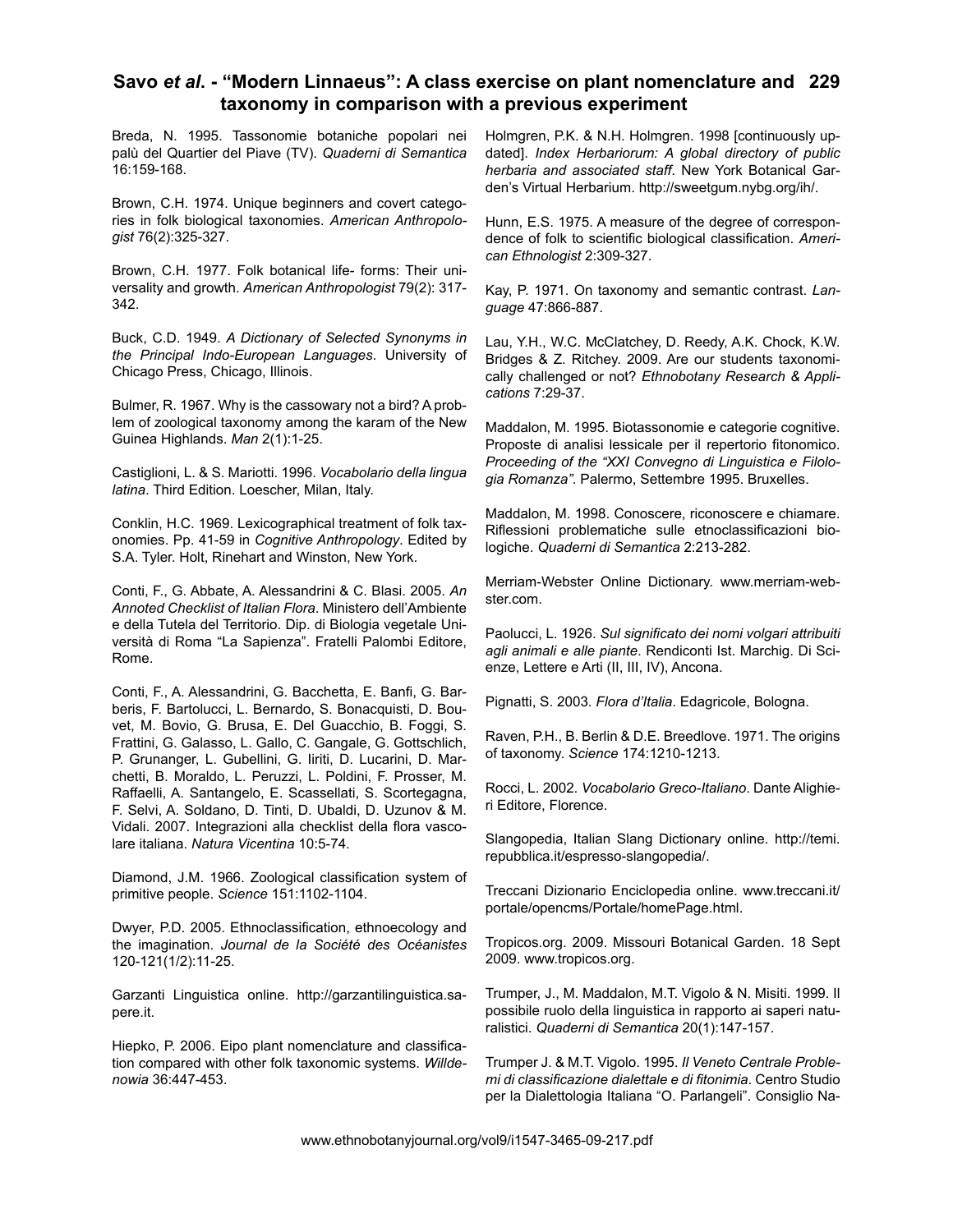zionale delle Ricerche - the National Research Council of Italy (CNR), Italy.

Walters, S.M., J.C.M. Alexander, P.G. Barnes, F.M. Bennell, J.J. Bos, A. Brady, C.D. Brickell, E.J. Campbell, C.J. Couer, J. Cullen, S.J.M. Droop, P.S. Green, C. GreyWilson, V.H. Heywood, P.-M. Jorgensen, S.L. Jury, S.G. Knees, A.C. Leslie, V.A. Mathews, N.K.B. Robson, D.O. Wijnands & P.F. Yeo. 1986-2000. Editors of *The European Garden Flora*. Cambridge University Press, Cambridge, U.K.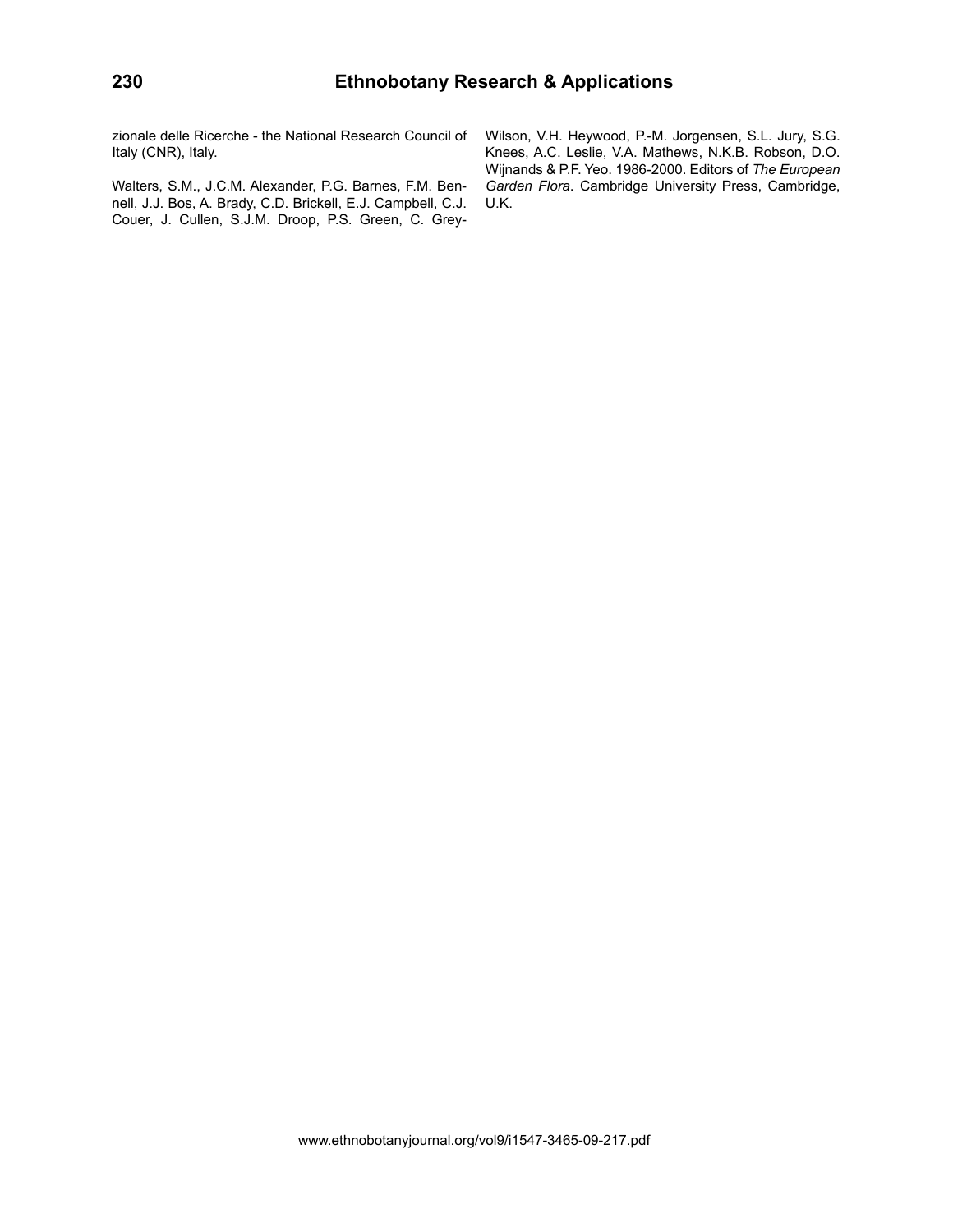# **Savo** *et al***. - "Modern Linnaeus": A class exercise on plant nomenclature and 231 taxonomy in comparison with a previous experiment**

| <b>Number</b> | <b>Species</b>                                    |
|---------------|---------------------------------------------------|
| 1.            | Juncus inflexus L.                                |
| 2.            | Arum italicum Mill. subsp. italicum               |
| 3.            | Alliaria petiolata (M. Bieb.) Cavara & Grande     |
| 4.            | Solanum melongena L.                              |
| 5.            | Euphorbia helioscopia L. subsp. helioscopia       |
| 6.            | Quercus ilex L. subsp. ilex                       |
| 7.            | Teucrium fruticans L. subsp. fruticans            |
| 8.            | Callistemon viminalis (Sol. ex Gaertn.)<br>G. Don |
| 9.            | Calendula arvensis L.                             |
| 10.           | Mentha suaveolens Ehrh. s.l.                      |
| 11.           | Solanum tuberosum L.                              |
| 12.           | Ruscus aculeatus L.                               |
| 13.           | Phragmites australis (Cav.) Trin. ex Steud.       |
| 14.           | Brassica oleracea L. var. gongylodes L.           |
| 15.           | Rosmarinus officinalis L.                         |
| 16.           | Geranium molle L.                                 |
| 17.           | Ocimum basilicum L.                               |
| 18.           | Brassica oleracea L. var. sabauda L.              |
| 19.           | Helianthus annuus L.                              |
| 20.           | Trifolium pratense L.                             |

**Appendix 1**. Plants species used in the class experiment.

| <b>Number</b> | <b>Species</b>                                                 |
|---------------|----------------------------------------------------------------|
| 21.           | Sherardia arvensis L.                                          |
| 22.           | Ranunculus bulbosus L.                                         |
| 23.           | Pinus nigra Arnold subsp. nigra                                |
| 24.           | Carex acuta L.                                                 |
| 25.           | Ornithogalum umbellatum L.                                     |
| 26.           | Laurus nobilis L.                                              |
| 27.           | Silene latifolia Poir. subsp. alba (Mill.)<br>Greuter & Burdet |
| 28.           | <i>Veronica persica</i> Poir.                                  |
| 29.           | Asparagus myriocladus Baker                                    |
| 30.           | Bellevalia romana Rchb.                                        |
| 31.           | Lamium maculatum L.                                            |
| 32.           | Sonchus asper (L.) Hill s.l.                                   |
| 33.           | Erodium moschatum (L.) L'Hér. ex Aiton                         |
| 34.           | Silene gallica L.                                              |
| 35.           | Lavandula dentata L.                                           |
| 36.           | Hedera helix L. s.l.                                           |
| 37.           | Viburnum tinus L.                                              |
| 38.           | Gleditsia sinensis Lam.                                        |
| 39.           | Lamiastrum galeobdolon L.                                      |
| 40.           | Hordeum murinum subsp. leporinum (Link)<br>Arcang.             |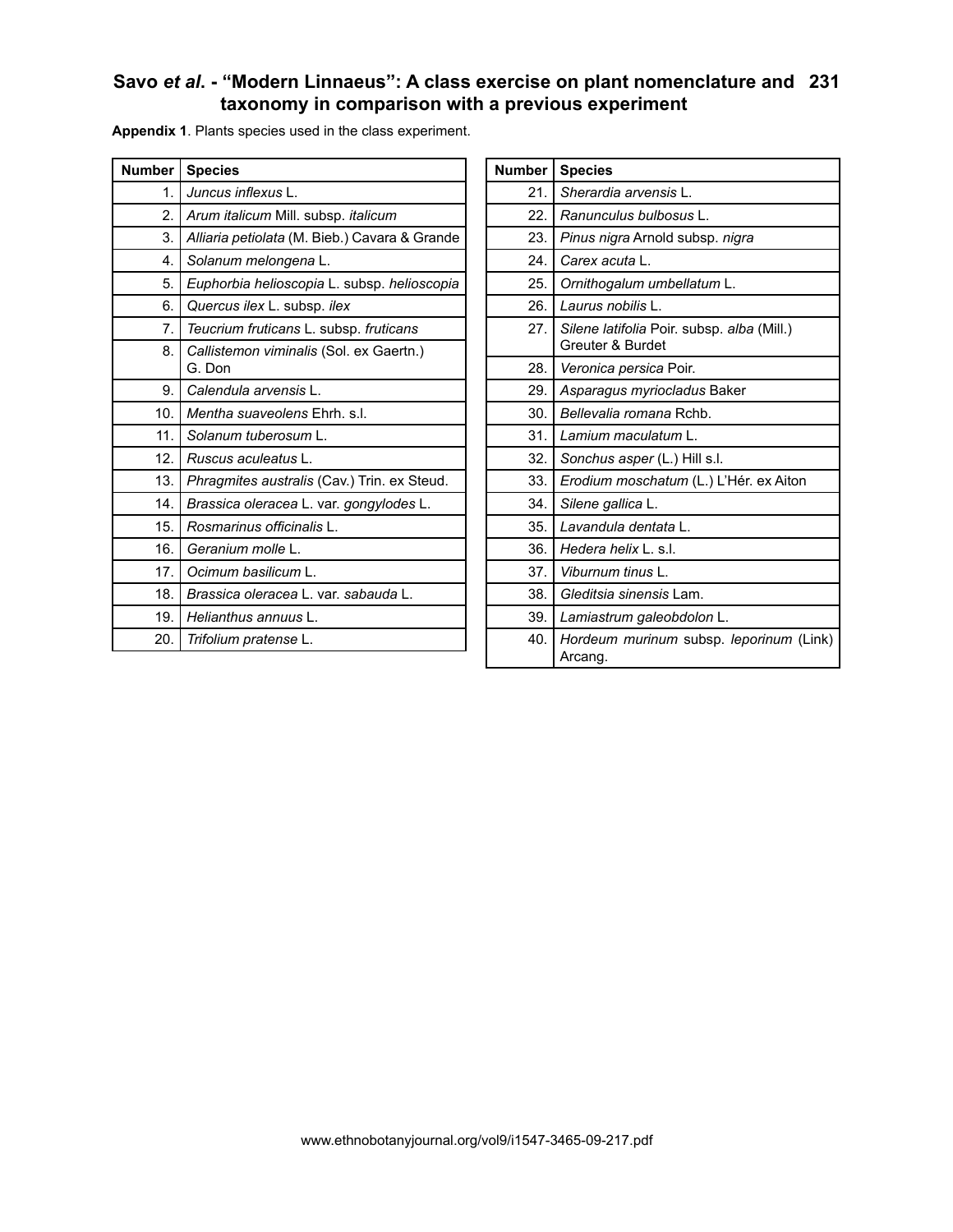| <b>Categories</b>                             | Definition of the term category/Criteria of assignement                                                                                                                                                             |
|-----------------------------------------------|---------------------------------------------------------------------------------------------------------------------------------------------------------------------------------------------------------------------|
| Actions                                       | Verbs                                                                                                                                                                                                               |
| Adjectives                                    | All terms defined as adjectives                                                                                                                                                                                     |
| Animal/human parts                            | All terms which can be referred as animal or human parts (excluding animals and peo-<br>ple)                                                                                                                        |
| Animals                                       | Common names of animals and terms referring to animal species (not immaginative<br>ones)                                                                                                                            |
| Art                                           | Terms related to art expressions: art objects, art styles, art trends                                                                                                                                               |
| Associations                                  | Terms referring to group or associations of people                                                                                                                                                                  |
| Composed terms                                | Terms which may be easily and obviously divided in two parts                                                                                                                                                        |
| Constructions, inventions<br>and technologies | Terms referring to Constructions, inventions and technologies                                                                                                                                                       |
| Cosmetics and toiletries                      | Terms referring to objects and preparations used as cosmetics or for cosmetic purposes.                                                                                                                             |
| Decorations                                   | Terms referring to items which are commonly used for decorative purposes                                                                                                                                            |
| Descriptives                                  | Terms referring to abstract concepts                                                                                                                                                                                |
| Events                                        | Names of festivities, events, celebrations                                                                                                                                                                          |
| Exclamations                                  | Exclamations                                                                                                                                                                                                        |
| Excrements                                    | Terms referring to excrements                                                                                                                                                                                       |
| Experiences                                   | Terms referring to emotional experiences                                                                                                                                                                            |
| Explosives                                    | Terms referring to explosives (e.g. fireworks)                                                                                                                                                                      |
| Fabrics                                       | Terms referring to the different kind of fabrics, textile materials                                                                                                                                                 |
| Food, beverages and food<br>plants            | Plants commonly used as food and other kinds of food and beverages, included dishes<br>and preparations                                                                                                             |
| Hairstyles                                    | Terms referring to hairstyles                                                                                                                                                                                       |
| Medicine<br>Medical<br>and<br>conditions      | Terms referring to drugs, diseases, medicines, etc.                                                                                                                                                                 |
| Microorganisms                                | Specific and generic names of microorganisms                                                                                                                                                                        |
| Military operations                           | Terms referring to military operations                                                                                                                                                                              |
| <b>Musical instruments</b>                    | Terms referring to musical instruments                                                                                                                                                                              |
| Names                                         | Proper names of people, brands, titles or movies, characters of Cartoons, Comics, Tales.                                                                                                                            |
| Natural inanimate objects                     | Terms referring to inanimate objects which are not human products, as well as natural<br>phenomena                                                                                                                  |
| Numbers                                       | Numbers                                                                                                                                                                                                             |
| Objects                                       | Terms defining different kind of objects which can not be included in other categories as<br>the ones of tools and utensils or technical instruments, Constructions, inventions and<br>technologies and Ship parts. |
| People                                        | Terms which design human beings, excluding proper names of people                                                                                                                                                   |
| Phrases                                       | Long phrases which include a verb                                                                                                                                                                                   |
| Places                                        | Terms referring to places, locations, cities etc.                                                                                                                                                                   |
| Plant parts                                   | All terms which can be referred to plant parts                                                                                                                                                                      |
| Plant types                                   | Terms referring to life forms of plants                                                                                                                                                                             |
| Plants                                        | Common names of plants and terms referring to plant species (not immaginative ones)                                                                                                                                 |

**Appendix 2**. Definitions of the term categories on which was based the discrimination of names, adjectives and plant parts.